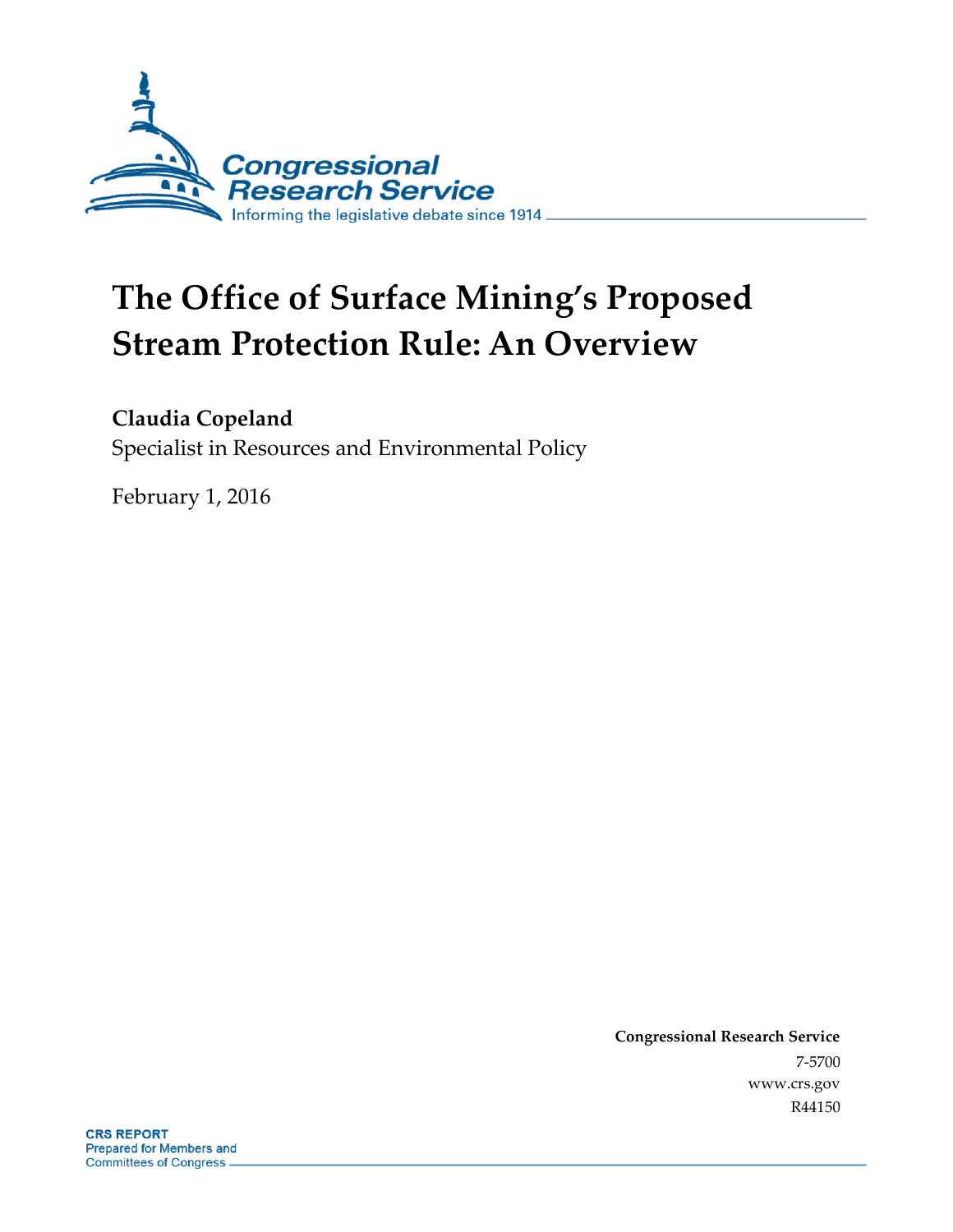## **Summary**

On July 16, 2015, the Office of Surface Mining Reclamation and Enforcement (OSM) of the Department of the Interior announced a Stream Protection Rule that would revise regulations implementing Title V of the Surface Mining Control and Reclamation Act (SMCRA). The proposal is intended to avoid or minimize adverse impacts of coal mining on surface water, groundwater, fish, wildlife, and other natural resources by limiting the mining of coal in or through streams, placement of waste in streams and limiting the generation of mining waste. Some of the regulations that would be replaced by the proposed rule were promulgated more than 30 years ago. OSM asserts that updated rules, which have been under development since 2009, are needed to reflect current science, technology, and modern mining practices.

The proposal retains the core of existing rules in many respects, including basic elements of the existing stream buffer zone rules. The buffer zone rules provide that no land within 100 feet of a perennial or intermittent stream shall be disturbed by surface mining activities, including the dumping of mining waste, unless the regulatory authority grants a variance that specifically authorizes surface mining activities closer to or through such a stream. The 2015 proposed rule also includes elements to strengthen the current rules, such as new requirements for baseline data collection to determine the impacts of proposed mining operations, more specificity on reclamation plans, and more specificity on measures to protect fish and wildlife.

OSM estimates that the coal industry would incur annual compliance costs of \$52 million under the proposal. These costs would be above baseline costs that would be incurred in the absence of the rule. Costs of the proposed rule are expected to consist of \$45 million annually for surface coal mining operations and \$7 million annually for underground mining operations. Nearly 46% of the expected compliance costs reflect new regulatory requirements on coal mining operations in Appalachian states. Of the increased costs in those states, OSM estimates that 72% are for costs to surface mining operations there—or, 33% of the total cost of the rule. Other regions also are expected to experience operational costs, but impacts are anticipated to vary across mine type (e.g., surface or underground) and region. Because of data limitations, OSM cannot quantify benefits of the proposal, but qualitatively, the agency says that the rule is expected to reduce the adverse impacts of coal mining on water resources and aquatic habitat.

To stakeholders, OSM's proposal raises a number of questions, including whether new regulations are needed; if so, whether benefits of the proposed rule justify the projected compliance and associated costs; and whether an alternative regulatory approach with greater benefits but also increased costs would better achieve SMCRA's purposes.

Concern that OSM's efforts to develop a new rule would be costly and burdensome to the coal industry has led to strong congressional interest for some time. Oversight hearings have been held, and legislation has been introduced to halt or re-direct OSM's initiatives, including H.R. 1644, which the House passed in January, S. 1458, and a provision of H.R. 2822 in the  $114<sup>th</sup>$ Congress. Initial reactions to the proposed rule by stakeholder groups have varied. Mining industry groups have been very critical of the costs of the proposal, while environmental groups that have generally supported strengthening SMCRA regulations contend that the rule should be stronger to provide more protection to streams.

The proposed rule and supporting documents are open for public comment until October 26. The agency is holding public hearings on the proposal in several cities in September. A final Stream Protection Rule, when promulgated, will take effect in states with federal programs (currently Tennessee and Washington) 60 days after publication in the *Federal Register*. In primacy states (those with approved regulatory programs), implementation may take up to 42 months.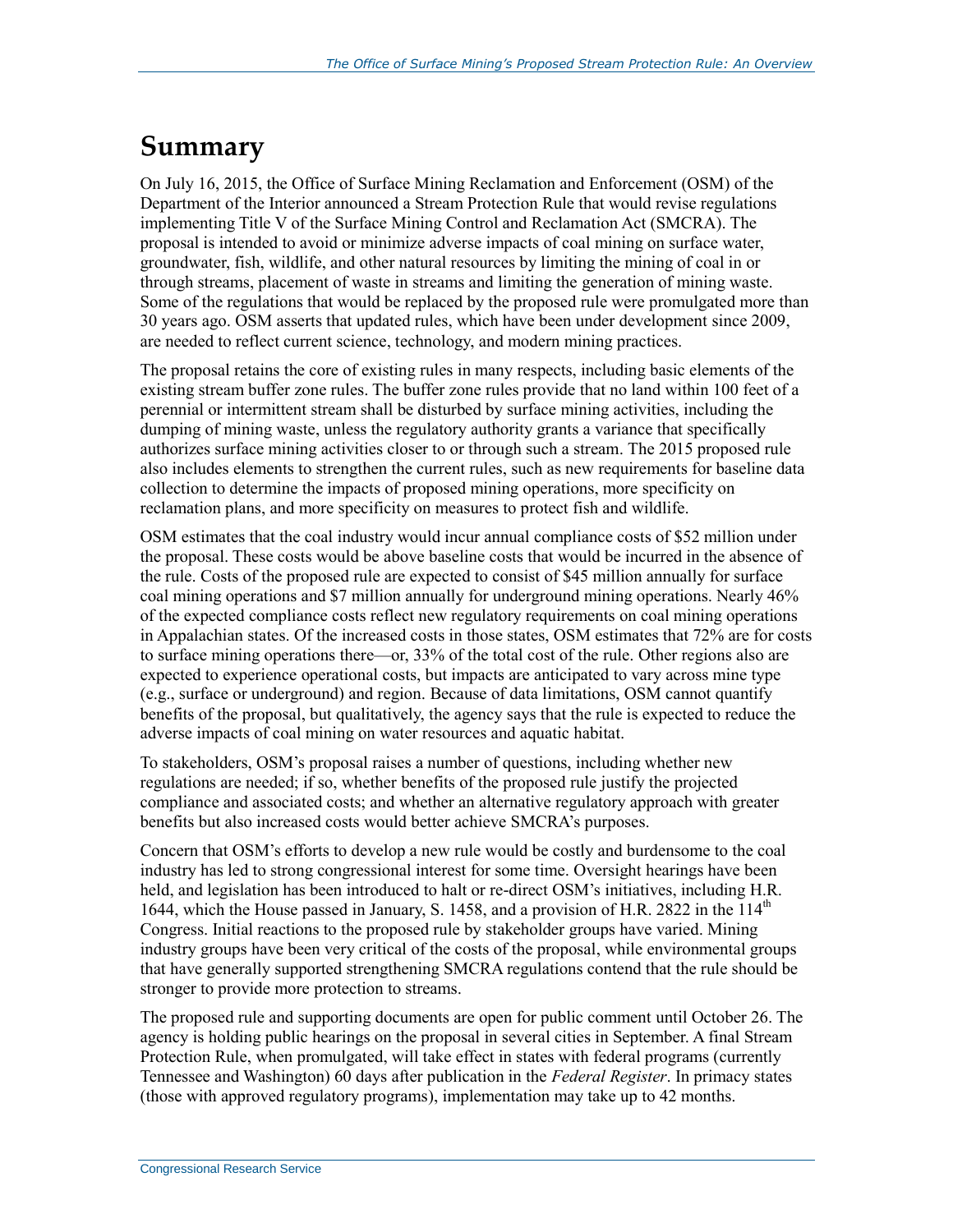## **Contents**

| Definition of "Material Damage to the Hydrologic Balance Outside the Permit Area"  9 |  |  |
|--------------------------------------------------------------------------------------|--|--|
| Mining Activities In or Near Streams (Including Excess Spoil Fills and Coal Mine     |  |  |
|                                                                                      |  |  |
|                                                                                      |  |  |
|                                                                                      |  |  |
|                                                                                      |  |  |
|                                                                                      |  |  |
|                                                                                      |  |  |
|                                                                                      |  |  |
|                                                                                      |  |  |
|                                                                                      |  |  |
|                                                                                      |  |  |
|                                                                                      |  |  |
|                                                                                      |  |  |
|                                                                                      |  |  |
|                                                                                      |  |  |

### **Contacts**

|--|--|--|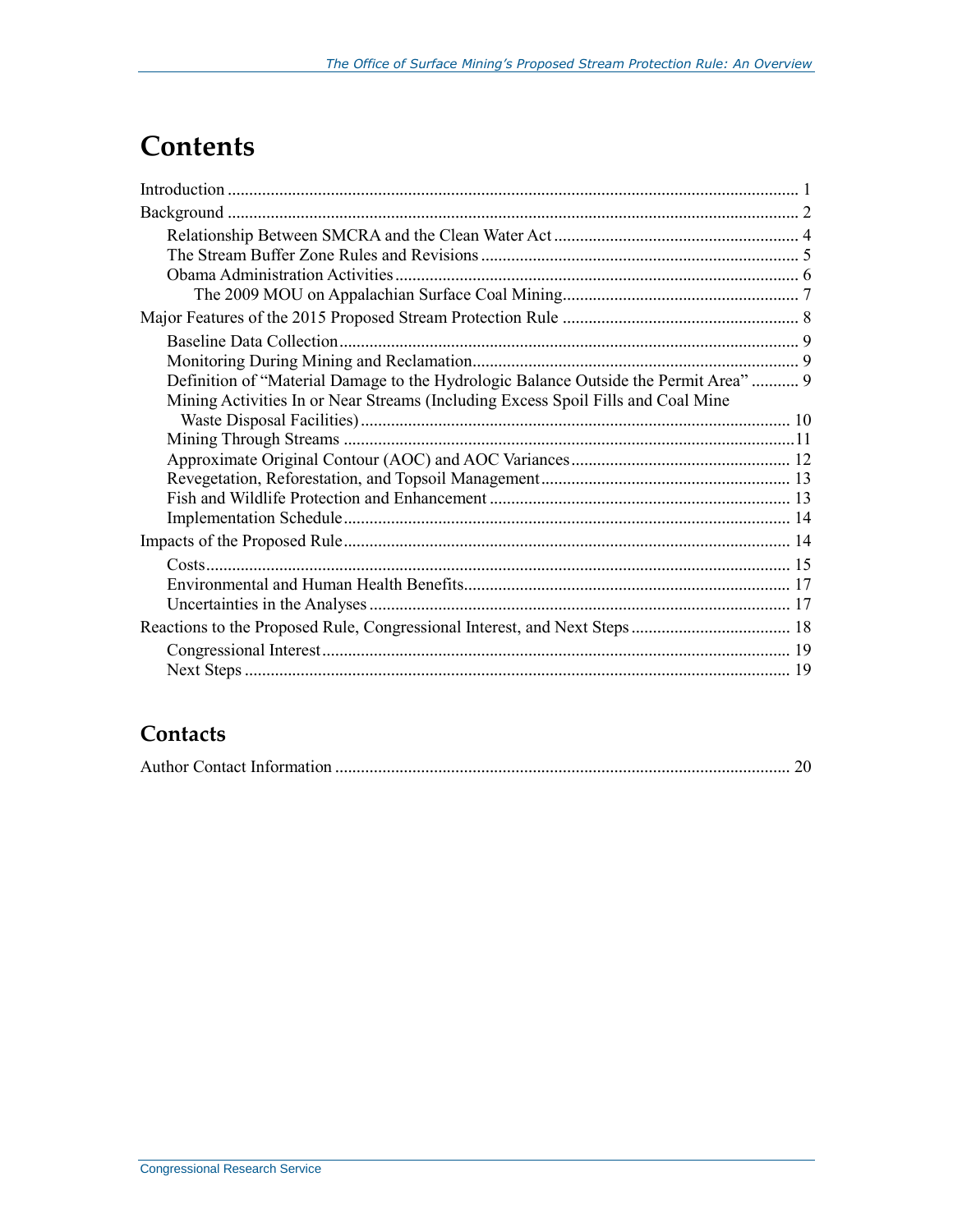## **Introduction**

On July 16, 2015, the Office of Surface Mining Reclamation and Enforcement (OSM) of the Department of the Interior announced a Stream Protection Rule. The proposal would revise regulations that implement Title V of the Surface Mining Control and Reclamation Act (SMCRA), the law that governs the permitting of coal mining operations.<sup>1</sup> Portions of the current rules were promulgated more than 30 years ago. OSM asserts that updated rules, which have been under development for more than five years, are needed to reflect current science, technology, and modern mining practices. The proposed revisions are based on several needs for federal regulatory action identified by OSM.<sup>2</sup>

- A need for regulatory changes to improve implementation of SMCRA provisions related to stream protection.
- A need for adequate data to evaluate the impacts of coal mining operations and ensure implementation of SMCRA's requirements.
- A need for adequate objective standards to effectively evaluate compliance and limit or prevent adverse impacts, as appropriate.
- A need to apply current information, technology, and methods to incorporate advances in scientific knowledge that have occurred since the SMCRA regulations were adopted.

To stakeholders, the proposed rule raises a number of issues, including whether new federal rules are needed and, in particular, whether OSM's proposed approach will improve and strengthen implementation of the law. The rule has been controversial since OSM began developing it in 2009. Critics in the coal mining industry and some Members of Congress have argued that revisions of current rules are not needed and will impose costs that will greatly affect the viability of the coal mining industry in the United States. The new rules are part of a "war on coal" by the Administration, some say.<sup>3</sup> At the same time, some environmental advocacy groups that have generally supported OSM's efforts to strengthen regulation of coal mining operations now contend that the proposed rule is not strong enough. Thus, a related issue is whether an alternative regulatory approach with greater benefits but also increased costs would better achieve SMCRA's purposes.

This report is intended to assist consideration of issues raised by the proposed rule. The report briefly describes SMCRA and the context for the 2015 proposed rule. It discusses major elements of the proposal and OSM's estimates of its impacts (costs and benefits). Finally, the report describes initial reactions to the proposed rule by stakeholders and legislation and oversight in Congress, and it identifies next steps in the regulatory process.

 $1$  30 U.S.C. §§1201—1328.

<sup>2</sup> U.S. Department of the Interior, Office of Surface Mining Reclamation and Enforcement, *Draft Stream Protection Rule Environmental Impact Statement*, July 2015, pp. 1-11—1-16. Hereinafter, Draft EIS. http://www.osmre.gov/ programs/rcm/streamprotectionrule.shtm.

<sup>&</sup>lt;sup>3</sup> For example, Senate Majority Leader McConnell has been quoted as saying, "I'm going to keep vigorously fighting against the Obama administration's continued war on coal jobs." *The Hill*, June 3, 2014, http://thehill.com/blogs/flooraction/senate/208031-mcconnell-vows-to-fight-obamas-war-on-coal.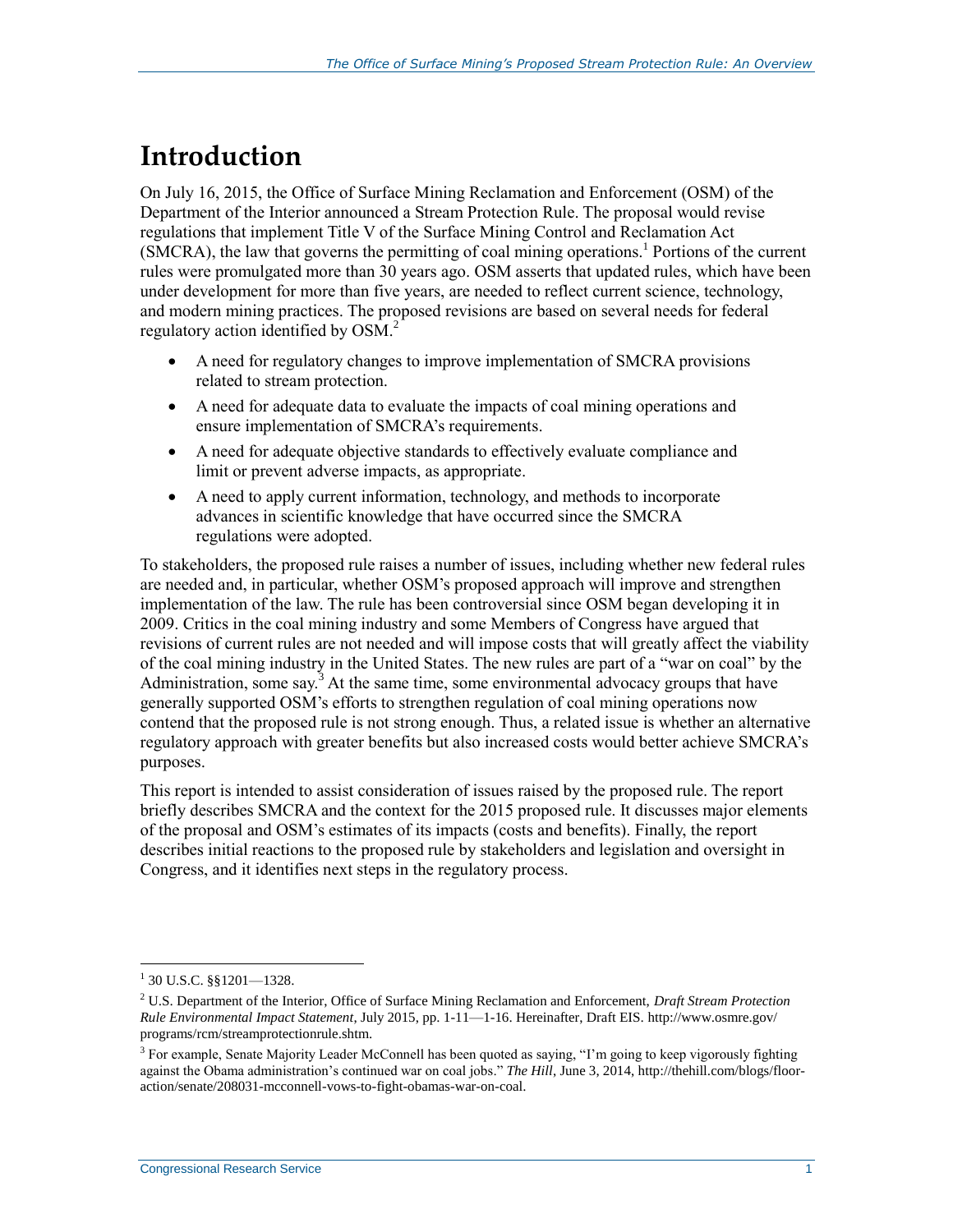## **Background**

Congress enacted SMCRA in 1977 (P.L. 95-87). The statute established OSM within the Department of the Interior and charged the Secretary of the Interior with the responsibility to carry out the requirements in the act both directly and by promulgating regulations.

Section 102 of the statute specifies a number of purposes, beginning with to "establish a nationwide program to protect society and the environment from the adverse effects of surface coal mining operations."<sup>4</sup> Another stated purpose acknowledges that the statute reflects a need to "strike a balance between protection of the environment and agricultural productivity and the Nation's need for coal as an essential source of energy."<sup>5</sup> Regarding the statute as a whole, it has been observed that "[e]xcept for the laws governing the handling and disposal of hazardous waste, the complexity of the SMCRA program is unsurpassed in environmental law."<sup>6</sup>

Congress identified stream protection as a fundamental purpose of SMCRA, as reflected in one of the congressional findings in the statute.<sup>7</sup>

[M]any surface mining operations result in disturbances of surface areas that burden and adversely affect commerce and the public welfare by destroying or diminishing the utility of land for commercial, industrial, residential, recreational, agricultural, and forestry purposes, by causing erosion and landslides, by contributing to floods, by polluting the water, by destroying fish and wildlife habitats, by impairing natural beauty, by damaging the property of citizens, by creating hazards dangerous to life and property, by degrading the quality of life in local communities, and by counteracting governmental programs and efforts to conserve soil, water, and other natural resources;

Section 515 of the act details minimum performance standards for environmental protection and public health and safety, which apply to surface coal mining and reclamation operations, surface effects of underground coal mining operations, and surface coal mining in special areas or in special circumstances (such as mountaintop removal mining<sup>8</sup> and steep slope mining<sup>9</sup>). It generally requires that land be restored after mining to its approximate original contour (AOC), that it be revegetated, that acid mine drainage be prevented, that subsided lands be restored, that erosion be controlled, and that certain other measures be taken to reclaim affected lands and waters.

Section 506 of SMCRA requires a mining operator to obtain a permit from the regulatory authority prior to the commencement of mining operations.<sup>10</sup> The scope of the permit

 $\overline{a}$ 

 $10$  30 U.S.C.  $$1256$ .

<sup>4</sup> 30 U.S.C. §1202(a).

 $5$  30 U.S.C. §1202(f).

<sup>6</sup> James M. McElfish Jr. and Ann E. Beier, *Environmental Regulation of Coal Mining: SMCRA's Second Decade* (Environmental Law Institute, 1990), p. 5. Hereinafter, McElfish.

 $7$  30 U.S.C. §1201(c).

<sup>&</sup>lt;sup>8</sup> SMCRA Section 515(c)(2) defines mountaintop removal mining as "surface mining of coal where the mining operation will remove an entire coal seam or seams running through the upper fraction of a mountain, ridge, or hill ... by removing all of the overburden and creating a level plateau or a gently rolling contour with no highwalls remaining" (30 U.S.C. §1265(c)(2)). Policy issues concerning the practice of mountaintop removal mining are discussed in CRS Report RS21421, *Mountaintop Removal Mining: Background on Current Controversies*, by Claudia Copeland*.*

<sup>&</sup>lt;sup>9</sup> SMCRA Section 515(d)(4) defines steep slope mining as "any slope above twenty degrees or such lesser slope as may be defined by the regulatory authority after consideration of soil, climate, and other characteristics of a region or State"  $(30 \text{ U.S.C. } §1265(d)(4)).$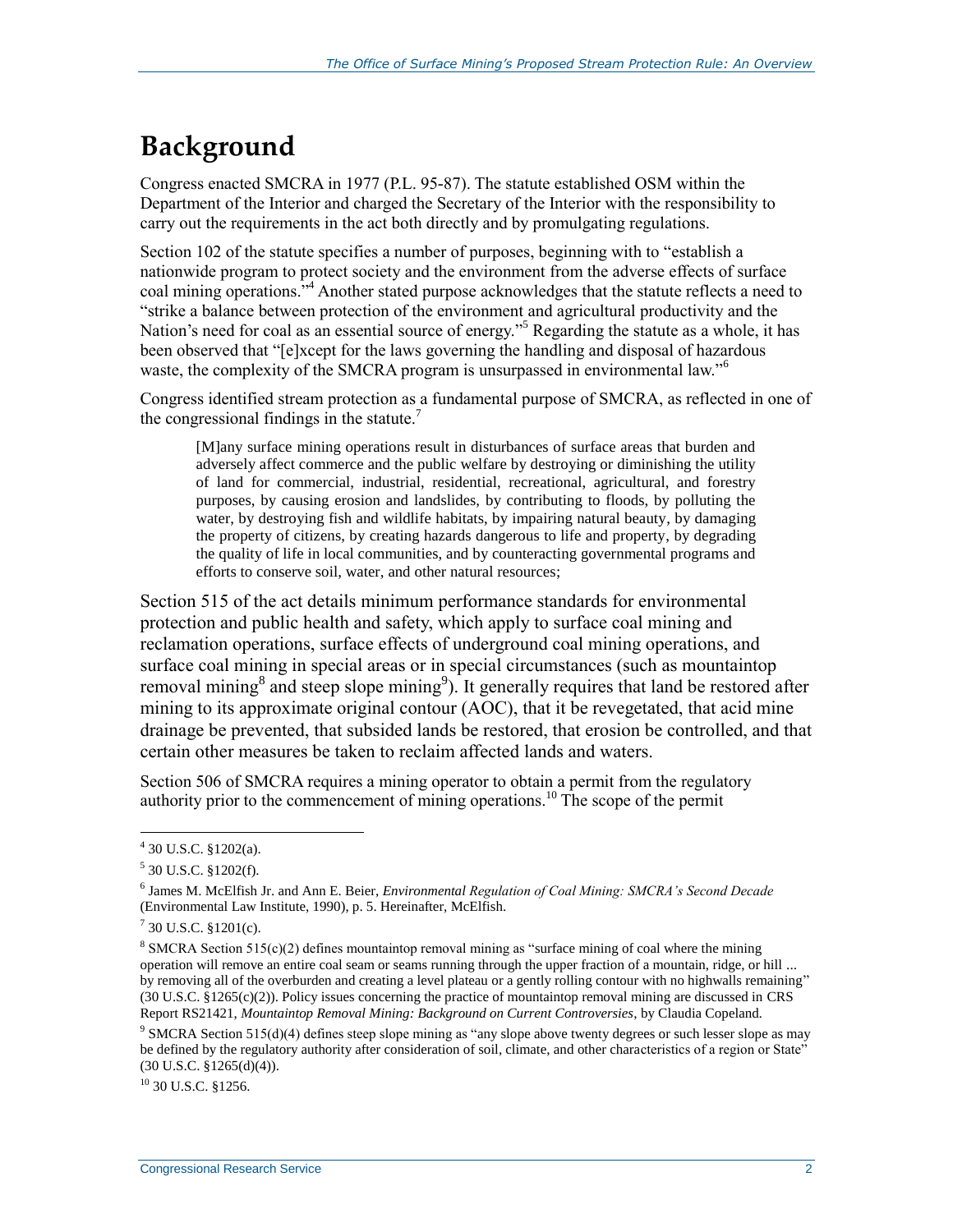encompasses the life-cycle of the mining operations from the siting of the mining area through the extraction of coal and related activities, the management and disposal of mining wastes, and the reclamation of affected lands and waters once extraction is complete.<sup>11</sup> Commencing mining operations without an approved permit issued by the regulatory authority is unlawful under SMCRA, and is subject to enforcement actions. In applying for a permit, the applicant must submit its proposal for mining operations to the regulatory authority and specify the measures that would be taken to ensure compliance with the requirements and criteria of SMCRA and the implementing regulations. Prior to the issuance of the permit by the regulatory authority, Section 509 of SMCRA also requires the applicant to obtain a performance bond to demonstrate its financial capability to fulfill permit obligations through reclamation after mining ceases.<sup>12</sup>

Section 503 of SMCRA provides that any state may obtain primary jurisdiction over regulating surface coal mining and reclamation operations on non-federal and non-Indian lands through submission of a program for approval by OSM.<sup>13</sup> Once a state's program is approved, the state has the primary responsibility for achieving the purposes of the act. A primacy state is the sole issuer of permits, and OSM maintains a limited role in a state with an approved program. It evaluates each state's performance in carrying out its approved program, and it provides backup enforcement against violating operators in the event of default by the state.<sup>14</sup> States are required to submit amendments to their programs (e.g., changes to state statutes or regulations) to OSM for determining consistency with the federal program.

According to OSM, coal mining is currently occurring in 26 states. To date, all but two of those states (Tennessee and Washington) have achieved program primacy; OSM directly regulates surface coal mining and reclamation activities in those two states. At present, no Tribes have primacy.<sup>15</sup>

The permit is the heart of the SMCRA program, enabling regulatory authorities to determine whether mining may occur and to establish the terms for mining. The permit requirement is designed to protect the public health, safety, and the environment by conditioning permit issuance on the applicant's demonstration that mining and reclamation can be successfully accomplished. The permit requires the mine operator to plan the operation in detail to identify and avoid adverse environmental impacts and to facilitate site reclamation after mining is complete. Some have noted that it also gives the regulatory authority significant enforcement powers over the mining operation, including a basis for evaluating the feasibility of reclamation and risk, if any, to water supplies, land surfaces, public facilities, and other resources.<sup>16</sup> Permits generally are issued for five-year terms. A valid permit carries the right of successive renewal, unless the regulatory authority finds that present mining and reclamation operations are not in compliance with

 $11$  Specific aspects of a mining operation also may be subject to various other federal, state, or local permitting requirements, in addition to a SMCRA permit covering the life-cycle operations more broadly.

<sup>12</sup> 30 U.S.C. §1259. For additional discussion, see U.S. Government Accountability Office, *Surface Coal Mining, Financial Assurances for, and Long-Term Oversight of, Mines with Valley Fills in Four Appalachian States*, GAO-10- 206, January 2010.

<sup>13</sup> 30 U.S.C. §1253.

<sup>14</sup> 30 U.S.C. §§1267, 1271.

<sup>&</sup>lt;sup>15</sup> U.S. Department of the Interior, Office of Surface Mining Reclamation and Enforcement, "OSMRE Regulating Coal Mines," http://www.osmre.gov/programs/RCM.shtm. OSM also is the primary permitting authority for coal mining on federal public lands, in coordination with the Bureau of Land Management. Fourteen primacy states participate in permitting on federal public lands under cooperative agreements with OSM.

<sup>&</sup>lt;sup>16</sup> See McElfish, Chapter 2.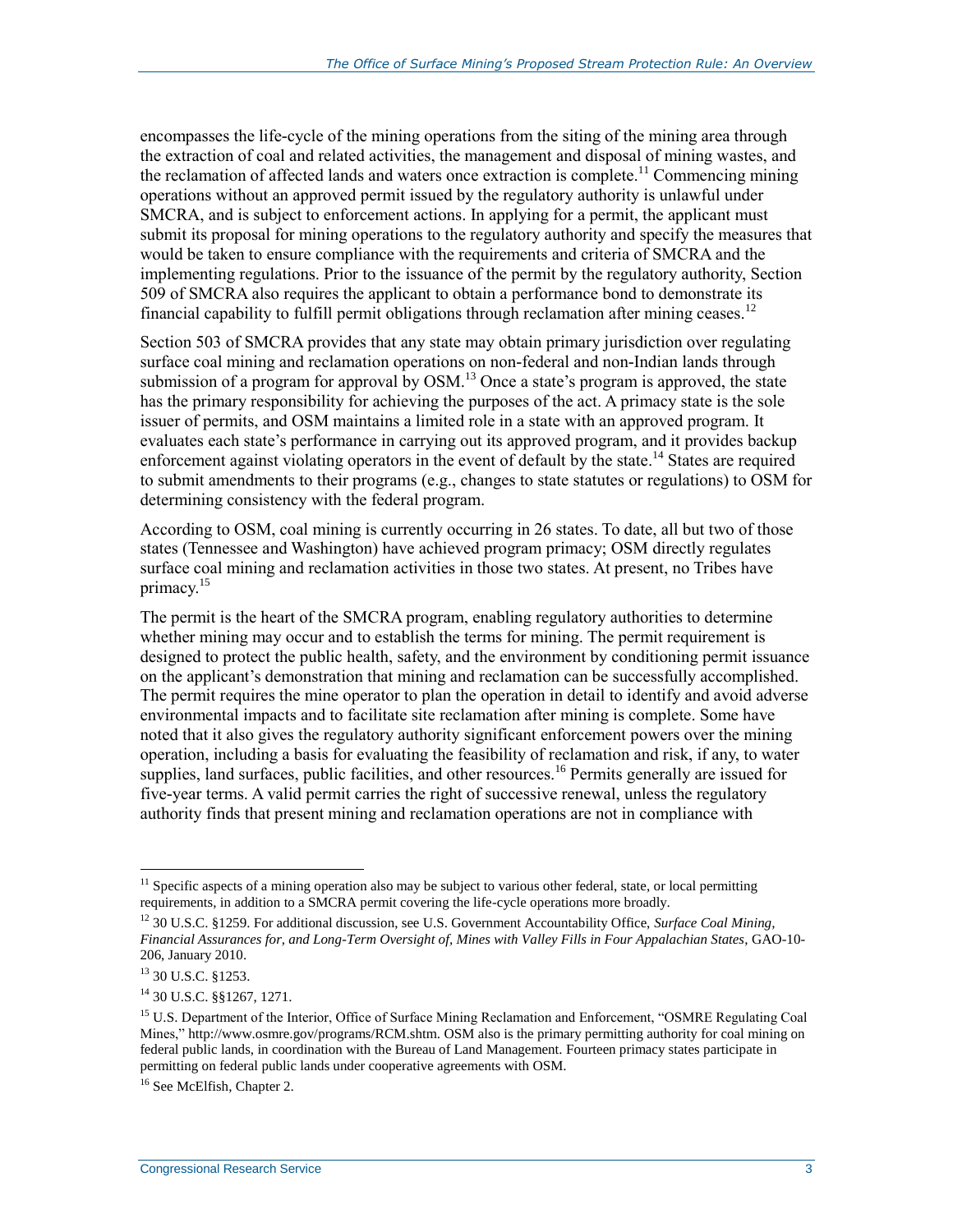SMCRA and its regulations, or for other reasons, such as the operator has not provided adequate performance bonding.<sup>17</sup>

#### **Relationship Between SMCRA and the Clean Water Act**

The goal of the Clean Water Act (CWA) is to "restore and maintain the chemical, physical, and biological integrity of the Nation's waters."<sup>18</sup> To do so, Section 301 prohibits the discharge of pollutants from point sources into waters of the United States unless consistent with the requirements of the act.<sup>19</sup> The CWA authorizes the discharge of pollutants under two different permit programs, both of which are likely to apply to coal mining activities. Section 404 authorizes discharges of dredged or fill materials into water of the United States,<sup>20</sup> while Section 402 governs discharges of pollutants other than dredged or fill material.<sup>21</sup> Permits issued under Section 402, known as NPDES permits, restrict the amount of specified pollutants that may be discharged. The Environmental Protection Agency (EPA) has developed technology-based wastewater effluent limitations for surface coal mining and reclamation operations, which are codified in 40 C.F.R. Part 434. These technology-based effluent limits and any more stringent water quality-based limits necessary to meet applicable state water quality requirements must be incorporated in NPDES permits. In addition, Section 401 of the CWA requires that each applicant for a federal license or permit subject a certification from the state in which the discharge originates that the discharge will comply with federal and state water quality requirements.<sup>22</sup>

Although both SMCRA and the CWA are concerned with environmental impacts of regulated activities, they provide for separate regulatory programs with different purposes and permitting requirements and procedures. The CWA focuses primarily on regulating discharges of pollutants into waters of the United States from coal mining and a wide range of other sources, whereas SMCRA regulates environmental and other impacts of surface coal mining and reclamation operations. The requirements of the CWA have independent force and effect, regardless of the terms of the SMCRA permit, as is recognized in Section 702(a) of SMCRA, which provides that "Nothing in this Act shall be construed as superseding, amending, modifying, or repealing the [Clean Water Act], the State laws enacted pursuant thereto, or other Federal laws relating to the preservation of water quality."<sup>23</sup> Further, Section 508 of SMCRA requires that each permit application include "the steps taken to comply with applicable air and water quality laws and regulations and any applicable health and safety standards."<sup>24</sup>

The legislative history of SMCRA notes the limitations of the CWA concerning environmental impacts of coal mining activities.

The [CWA] does not contain the statutory authority for the establishment of standards and regulations requiring comprehensive preplanning and designing for appropriate mine operating and reclamation procedures to ensure protection of public health and safety and

<sup>17</sup> 30 C.F.R. §774.15.

<sup>18</sup> 33 U.S.C. §1251(a).

<sup>19</sup> 33 U.S.C. §1311.

<sup>20</sup> 33 U.S.C. §1344.

 $21$  33 U.S.C. §1342.

<sup>22</sup> 33 U.S.C. §1341.

<sup>23</sup> 30 U.S.C. §1292(a); citations omitted.

 $^{24}$  30 U.S.C. §1259(a)(9).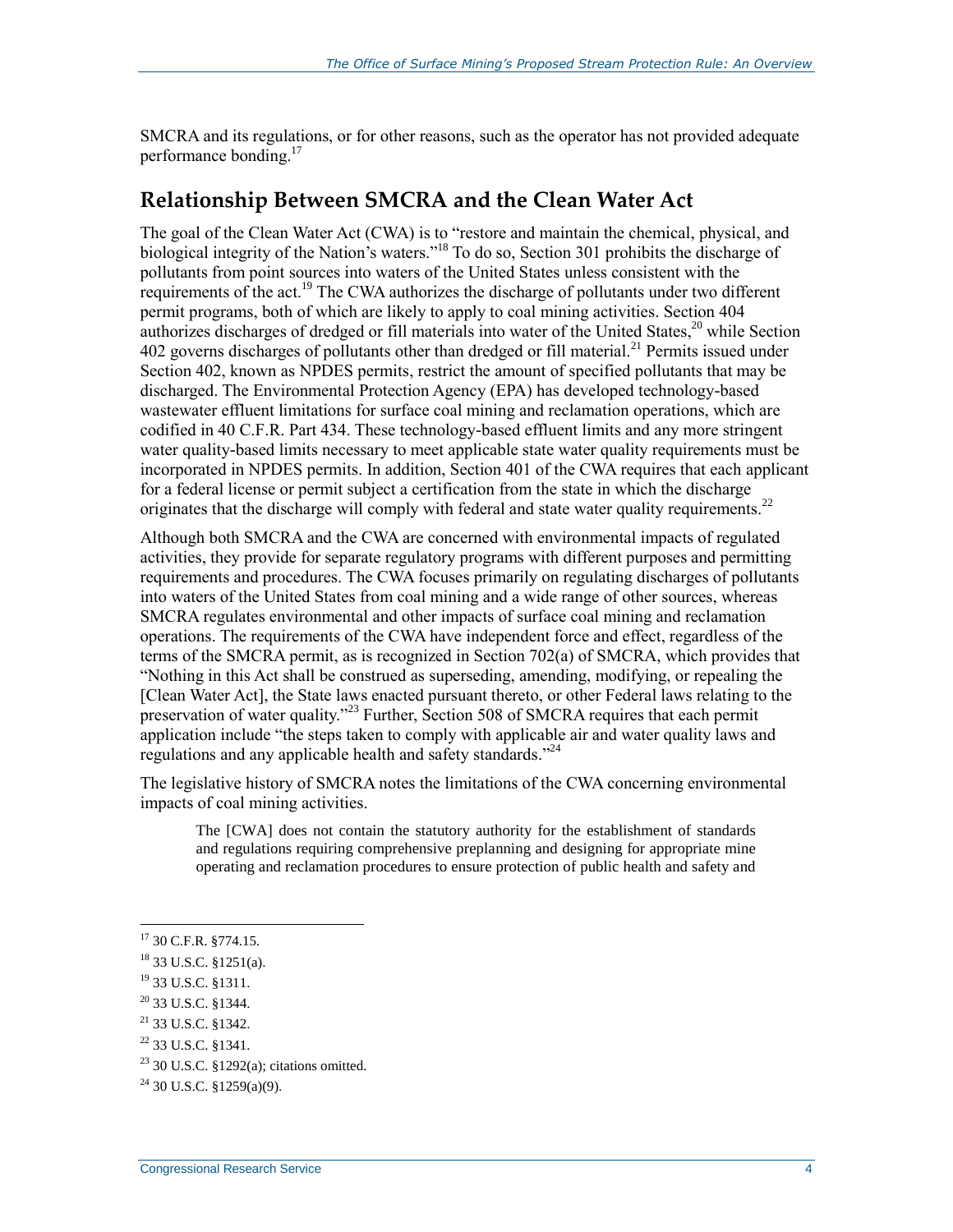to prevent the variety of other damages to the land, the soil, the wildlife, and the aesthetic and recreational values that can result from coal mining.<sup>25</sup>

#### **The Stream Buffer Zone Rules and Revisions**

In 1979 OSM promulgated permanent program performance standards to implement SMCRA, including stream buffer zone rules, for surface and underground mining operations. The stream buffer zone rules provided that no surface area within 100 feet of a perennial stream (a stream having flowing water year-round during a typical year) or a non-perennial stream with a biological community may be disturbed by surface operations or facilities unless the regulatory authority finds that the original stream channel would be restored and that, during and after mining, the activities would not adversely affect the quantity and quality of the stream segment within 100 feet of those activities. Stream-channel diversions done to mine coal beneath a streambed were excluded from these rules.<sup>26</sup>

In 1983, OSM revised the stream buffer zone and related rules to protect perennial streams and intermittent streams (streams that have flowing water during certain times of the year, when groundwater provides stream flow) from disturbance by coal mining activities. In order to protect streams from sedimentation and channel disturbance, the 1983 buffer zone rules provided that no land within 100 feet of a perennial or intermittent stream shall be disturbed by surface mining activities, including the dumping of mining waste, unless the regulatory authority grants a variance that specifically authorizes surface mining activities closer to or through such a stream. To grant such a variance, the regulatory authority must find that the proposed mining activity will not cause or contribute to a violation of applicable water quality standards<sup>27</sup> and will not adversely affect water quantity and quality or other environmental resources of the stream. The 1983 rules deleted the requirements in the 1979 rules that the original stream channel be restored and replaced the biological community criterion for determining which non-perennial streams must be protected with a requirement for protecting all intermittent streams.

In partial settlement of litigation over coal mining practices in West Virginia, OSM, the Army Corps of Engineers, and EPA developed a draft Programmatic Environmental Impact Statement (PEIS) on the effects of mountaintop removal mining in 2003. The settlement called for OSM to make changes to its stream buffer zone rules to improve consistency with the Clean Water Act. OSM proposed changes to the rules in 2004, but it subsequently decided to prepare a new PEIS and to draft revised rules and did not finalize the 2004 proposal. Both the PEIS and draft rules were released in 2007.

OSM issued final revised buffer zone rules in December 2008.<sup>28</sup> As described by OSM, the final rules required that surface coal mining operations be designed to minimize the amount of spoil placed outside the mined-out area, thus minimizing the amount of land disturbed. The rules also

<sup>&</sup>lt;sup>25</sup> H.Rept. 94-1445 at 90-91 (1976).

 $26$  Draft EIS, p. 1-4.

 $27$  Pursuant to the Clean Water Act, states adopt water quality standards for waters within their jurisdiction. The standards consist of designated uses (e.g., drinking water supply or recreation) and water quality criteria necessary to attain and maintain the designated uses. Water quality standards, together with technology-based performance standards, serve as the basis for permit limits that are established for sources that discharge pollutants into waterbodies. Coal mining operations are likely to be subject to one or more Clean Water Act permit requirements; see CRS Report RS21421, *Mountaintop Removal Mining: Background on Current Controversies*, by Claudia Copeland*.*

<sup>&</sup>lt;sup>28</sup> Department of the Interior, Office of Surface Mining Reclamation and Enforcement, "Excess Spoil, Coal Mine Waste, and Buffers for Perennial and Intermittent Streams; Final Rule," 73 *Federal Register* 75814-75885, December 12, 2008, p. 75875. Hereinafter, 2008 Rule.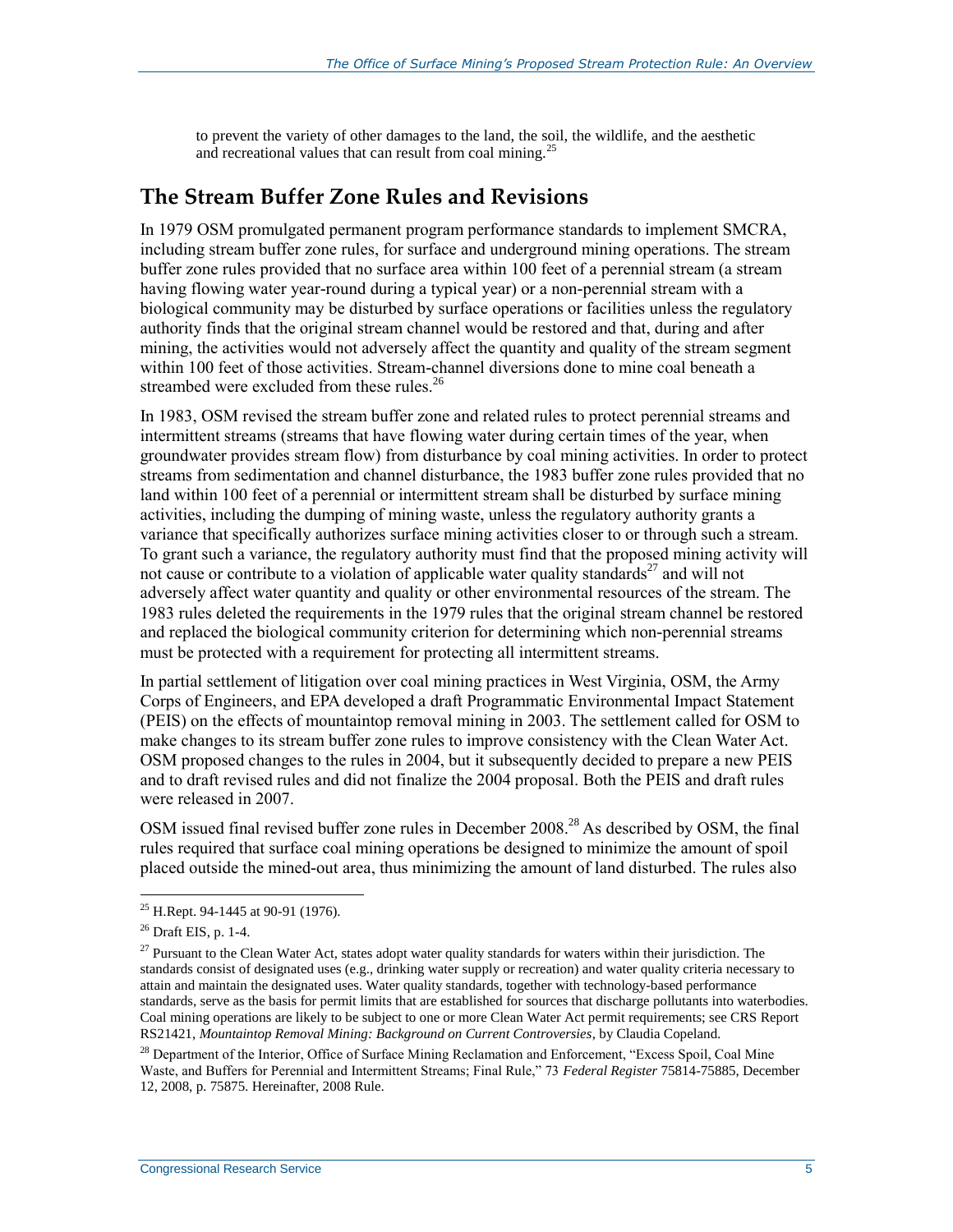required that, to the extent possible, surface coal mining and reclamation operations be designed to avoid disturbance of perennial or intermittent streams and the surface of lands within 100 feet of those streams. If avoidance is not reasonably possible, the rules required that the permit applicant develop and analyze a range of reasonably possible alternatives; the regulatory authority would select the one that would have the least overall adverse impact on fish, wildlife, and related environmental values. According to OSM, the final rules did not mandate avoiding placement of coal mine waste<sup>29</sup> in or within 100 feet of perennial or intermittent streams in all cases, because "there is sometimes no viable alternative to the construction of coal mine waste disposal facilities in perennial or intermittent streams and their buffer zones, in which case avoidance is not reasonably possible."<sup>30</sup> Restoration of stream ecological functions would not be required.

The 2008 revised rules eliminated the provision in the 1983 stream buffer zone rules that had required a finding that the proposed activity would not cause or contribute to a violation of water quality standards. In doing so, OSM said that the previous language more closely resembled the Clean Water Act than the underlying provisions of SMCRA. The 2008 rules replaced the finding requirements in the 1983 rules with requirements for a finding that avoiding disturbance of the stream is not reasonably possible and a finding that avoiding disturbance of land within 100 feet of the stream either is not reasonably possible or is not necessary to meet the fish and wildlife and hydrologic balance protection requirements of the SMCRA regulatory program. Because the SMCRA rules would not substitute for or supersede the Clean Water Act, mine operators still would have to comply with the requirements of that law, OSM said.

Both industry and environmental groups said that the final rules did little to change the existing practice of disposing excess spoil into valleys and streams.<sup>31</sup> In fact, OSM stated that a key purpose of the 2008 rules was to reduce confusion about the 1983 rules and to conform the regulations to historic practice of federal and state authorities. Environmental groups said that the final rules would actually reduce environmental protection for streams by making it easier for coal mine operators to obtain exemptions from the stream buffer zone requirement, thus increasing destructive mining activities in and around streams. Environmental groups challenged the 2008 rules in federal court.

## **Obama Administration Activities**

The Obama Administration has broadly focused attention on the environmental impacts of coal mining operations through a number of regulatory and administrative initiatives. In 2009, the Administration requested that the federal court hearing the environmentalists' challenge to the 2008 stream buffer zone rules vacate the rules and remand them to OSM. The Administration was seeking to return immediately to the more stringent 1983 rules until replacement rules could be adopted. The Administration argued that the 2008 rules do not adequately protect water quality and stream habitat. The court rejected the Administration's request, leaving the 2008 rules in place.<sup>32</sup> However, litigation over the rules continued. In February 2014, the same federal court

 $29$  "Coal mine waste" refers to earth materials, which are combustible, physically unstable, or acid-forming or toxicforming that are wasted or otherwise separated from the coal product. 30 C.F.R. 701.5

<sup>30</sup> 2008 Rule, p. 75833.

<sup>&</sup>lt;sup>31</sup> "Excess spoil" refers to coal mine waste material that is generated during mining operations, such as rock that is removed to get at coal between layers of rock and dirt and that, after being disturbed, is too large in volume to be put back into the area from which it was originally taken. Valley fills are composed of excess spoil that is disposed of by placing it in a valley. Because many valleys in mountainous coal regions contain streams, valley fills are generally placed in streams or streambeds. See 30 C.F.R. 701.5.

 $32$  Nat'l Parks Conservation Ass'n v. Salazar, 660 F. Supp. 2d 3 (D.D.C. 2009).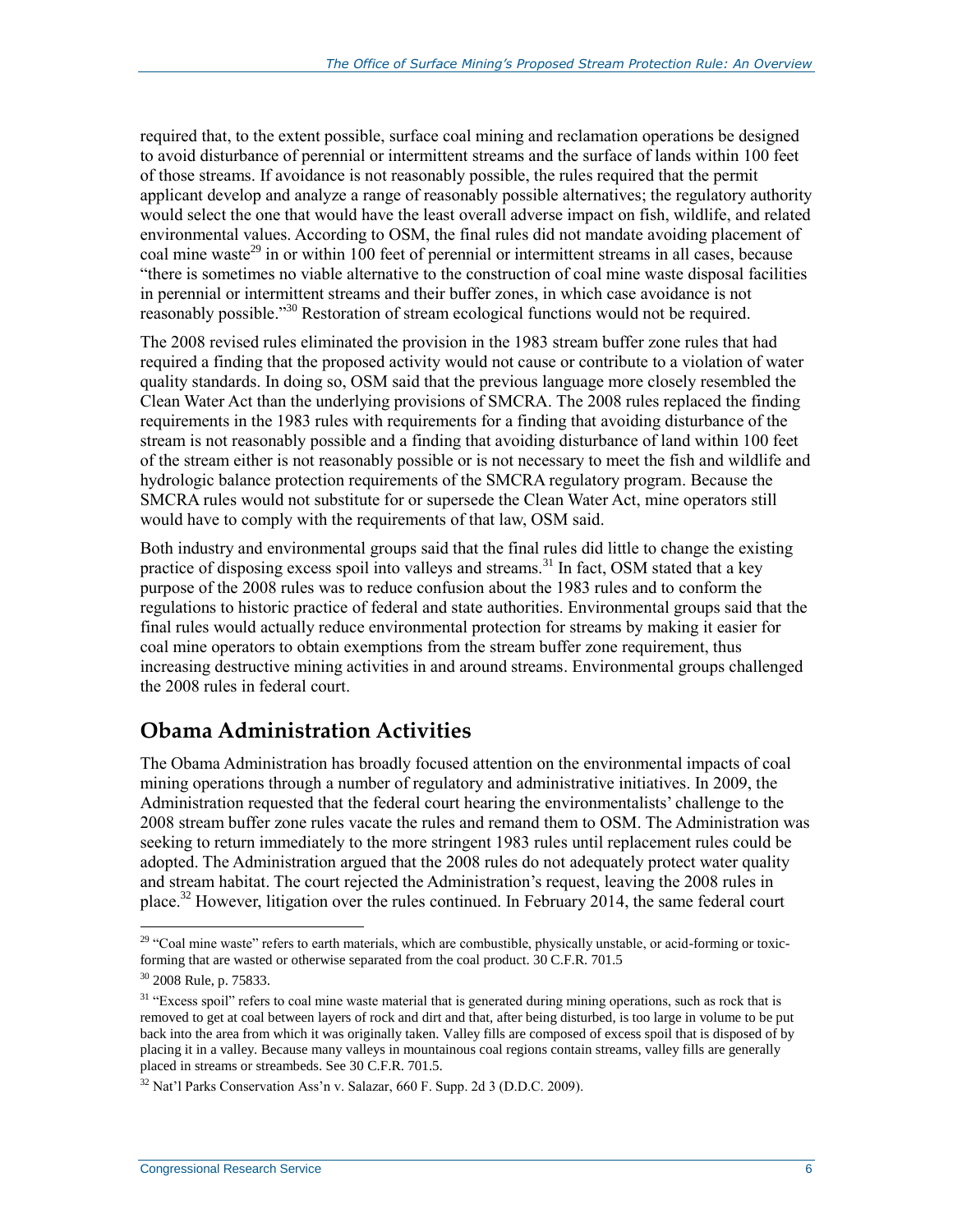ruled that the 2008 rules had been issued without necessary consultation with federal wildlife agencies (under the Endangered Species Act).<sup>33</sup> The court vacated the 2008 rules and reinstated the rules that had been in effect previously (the 1983 rules). In December 2014, OSM formally withdrew the  $2008$  rules.<sup>34</sup> Withdrawal of the rules was expected to have little impact, because most states had not implemented them due to the litigation. Further, as discussed next, in the interim, OSM had begun efforts to develop new rules.

#### **The 2009 MOU on Appalachian Surface Coal Mining**

In June 2009, officials of EPA, the Army Corps of Engineers, and the Department of the Interior signed a Memorandum of Understanding (MOU) implementing an interagency plan intended to reduce the harmful environmental impacts of surface coal mining in Appalachian states. The plan included a series of near-term and longer-term administrative actions.<sup>3</sup>

One of the actions addressed in the MOU was revision of the 2008 stream buffer zone rules. In November 2009, OSM identified a broad set of regulatory options that it was considering for revisions to the 2008 rules, ranging from formally reinstating the 1983 rules with small conforming changes, to requiring stricter buffer zone requirements for mountaintop removal mining operations on steep slopes.<sup>36</sup> OSM officials subsequently began working on a new rule and an accompanying draft Environmental Impact Statement (EIS), which would apply nationwide, not just in Appalachia. OSM's efforts to revise the rule were criticized, based on concerns about potential economic impacts of the rule and the quality of work on its EIS. However, OSM officials and environmental advocacy groups contended that a new rule was needed to protect waterways from surface mining operations.

OSM missed several self-imposed dates for releasing draft revised rules and an EIS, but eventually announced both on July 16, 2015. As indicated since 2009, the proposal—now called the Stream Protection Rule—would apply to coal mining activities nationwide. It is broader in scope than the existing stream buffer zone rules, because it deals with the whole mine permit area and outside the permit area, not just the stream buffer zone. A Notice of the Draft EIS was published in the *Federal Register* on July 17.<sup>37</sup> The proposed rule was published in the *Federal Register* on July 27,<sup>38</sup> as was a Notice of Availability of a draft Regulatory Impact Analysis (RIA) for the proposed rule.<sup>39</sup> In response to requests for more time to review and comment on the documents, on September 10, OSM extended the original 60-day comment period until October 26, 2015, allowing more than 100 days in total for comments. $40$ 

<sup>33</sup> Nat'l Parks Conservation Ass'n v. Jewell, D.D.C., No. 1:09-cv-00115, February 20, 2014.

<sup>&</sup>lt;sup>34</sup> Department of the Interior, Office of Surface Mining Reclamation and Enforcement, "Excess Spoil, Coal Mine Waste, Diversions, and Buffer Zones for Perennial and Intermittent Streams," 79 *Federal Register* 76227-76233, December 22, 2014.

<sup>35</sup> For additional information on these Administration actions, see http://water.epa.gov/lawsregs/guidance/wetlands/ mining.cfm.

<sup>&</sup>lt;sup>36</sup> Department of the Interior, Office of Surface Mining Reclamation and Enforcement, "Stream Buffer Zone and Related Rules," 74 *Federal Register* 62664-62668, November 30, 2009.

<sup>&</sup>lt;sup>37</sup> Department of the Interior, Office of Surface Mining Reclamation and Enforcement, "Stream Protection Rule; Draft Environmental Impact Statement," 80 *Federal Register* 42535-42536, July 17, 2015.

<sup>&</sup>lt;sup>38</sup> Department of the Interior, Office of Surface Mining Reclamation and Enforcement, "Stream Protection Rule: Proposed Rule," 80 *Federal Register* 44436-44698, July 27, 2015.

<sup>&</sup>lt;sup>39</sup> Department of the Interior, Office of Surface Mining and Reclamation Enforcement, "Notice of Availability; Draft Regulatory Impact Analysis," 80 *Federal Register* 44700, July 27, 2015.

<sup>&</sup>lt;sup>40</sup> Department of the Interior, Office of Surface Mining Reclamation and Enforcement, "Notice, extension of comment (continued...)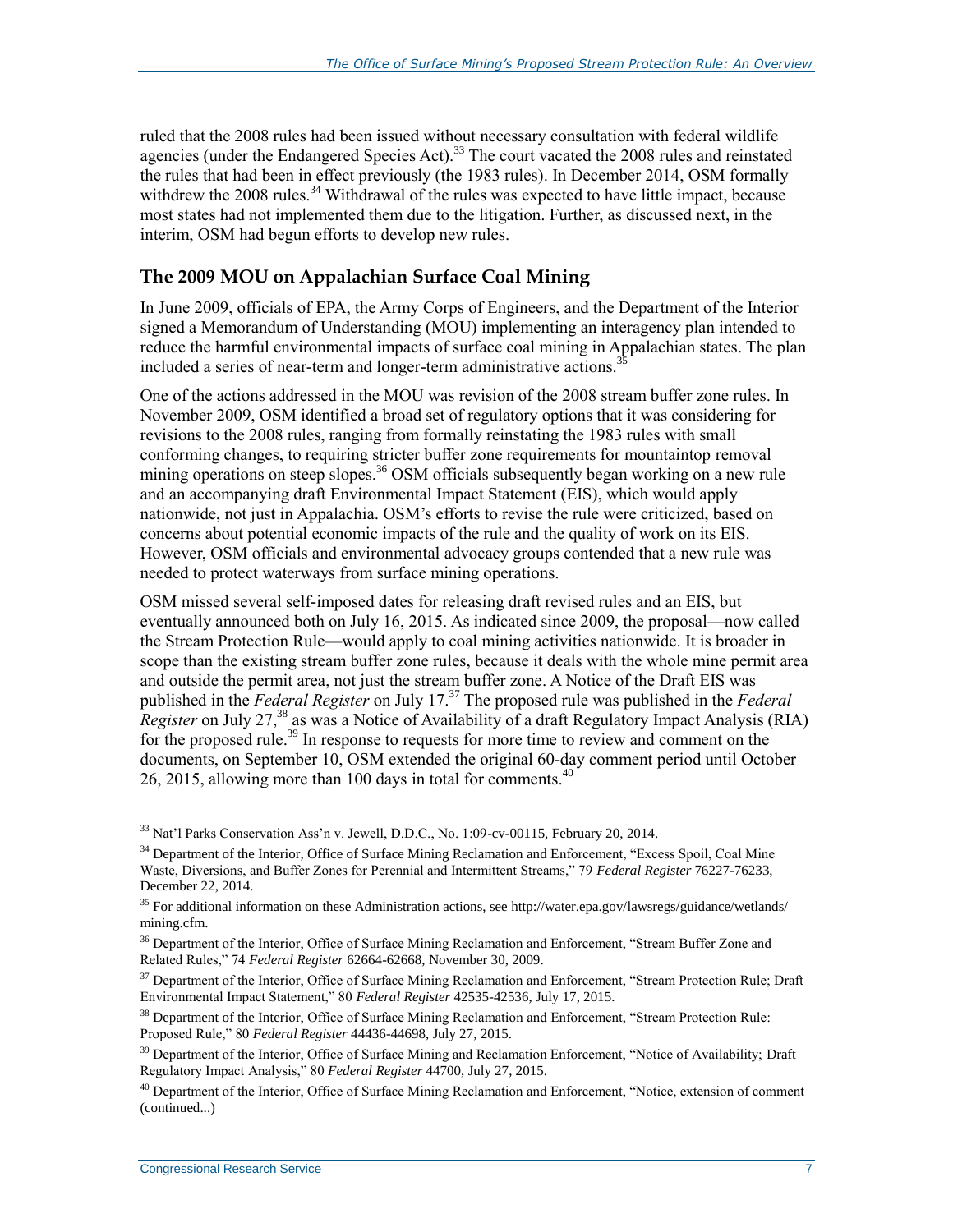## **Major Features of the 2015 Proposed Stream Protection Rule**

The 2015 proposed rule is long—262 pages in the *Federal Register*, consisting of 150 pages of explanatory Preamble and 112 pages of regulatory text—and complex. This section of this report describes major features of the proposal, compared with current regulations in 30 C.F.R. Chapter VII, drawing in part from descriptions in the Draft EIS. In addition to proposing new stream protection regulatory requirements, the rule would revise and reorganize much of the existing SMCRA implementing rules in the Code of Federal Regulations for clarity purposes, such as making "plain English" revisions to the text.

In the Draft EIS, OSM describes its position on the need for regulatory improvements: "Despite the enactment of SMCRA and the promulgation of federal regulations implementing the statute, surface coal mining operations continued to have negative effects on streams, fish, and wildlife."<sup>41</sup> Documented problems cited in literature surveys and studies, as well as direct observations of impacts of coal mining operations, prompted OSM to consider a different approach to implementing the provisions of the statute.<sup>42</sup> OSM concluded that evidence indicated that existing regulations were inadequate to meet SMCRA's mandate to "establish a nationwide program to protect society and the environment from the adverse effects of surface coal mining operations."<sup>43</sup>

To develop the proposed rule, OSM considered nine regulatory alternatives, including retaining current rules intact (the No Action Alternative), reinstating the now-vacated 2008 stream buffer zone rules, and seven other options with various combinations of regulatory changes intended to be more environmentally protective than current rules.<sup>44</sup> The preferred alternative (i.e., the proposed rule) retains the basic elements of the 1983 stream buffer zone rules and many other portions of the current rules. The preferred alternative is not the most environmentally stringent of all of the options evaluated by OSM. However, it includes elements from several of the other alternatives considered by OSM that would be more stringent than current rules, such as new requirements for baseline data collection to determine the impacts of proposed mining operations, more specificity on reclamation plans, and more specificity on measures to protect fish and wildlife from adverse impacts of mining.<sup>45</sup>

<sup>(...</sup>continued)

period," 80 *Federal Register* 54590-54951, September 10, 2015.

<sup>41</sup> Draft EIS, p. 1-11.

 $42$  Ibid.

 $43$  30 U.S.C. §1202(a).

<sup>&</sup>lt;sup>44</sup> Details of each of the nine regulatory options are discussed in the draft Regulatory Impact Analysis for the proposed rule. Industrial Economics, Inc., *Draft Regulatory Impact Analysis of the Stream Protection Rule*, prepared for the U.S. Department of the Interior, Office of Surface Mining Reclamation and Enforcement, July 2015. Hereinafter, Draft RIA. http://www.osmre.gov/programs/rcm/streamprotectionrule.shtm. The regulatory alternatives also are discussed in Chapter Two of the Draft EIS.

<sup>&</sup>lt;sup>45</sup> In evaluating the nine regulatory alternatives, the No Action Alternative provides the baseline for considering changes to existing rules under the other options, but there is no indication that OSM considered this alternative of retaining existing rules without change. Also, OSM rejected the option of reinstating the 2008 stream buffer zone rules, as the Administration's position since 2009 has been that those rules do not sufficiently protect water quality. In the Draft RIA, OSM says that reinstating the 2008 rules would not differ significantly from the No Action Alternative, because current Clean Water Act requirements and policies and state policies under SMCRA "have effectively achieved implementation of this Alternative in Central Appalachia, which is the region in which the 2008 Stream (continued...)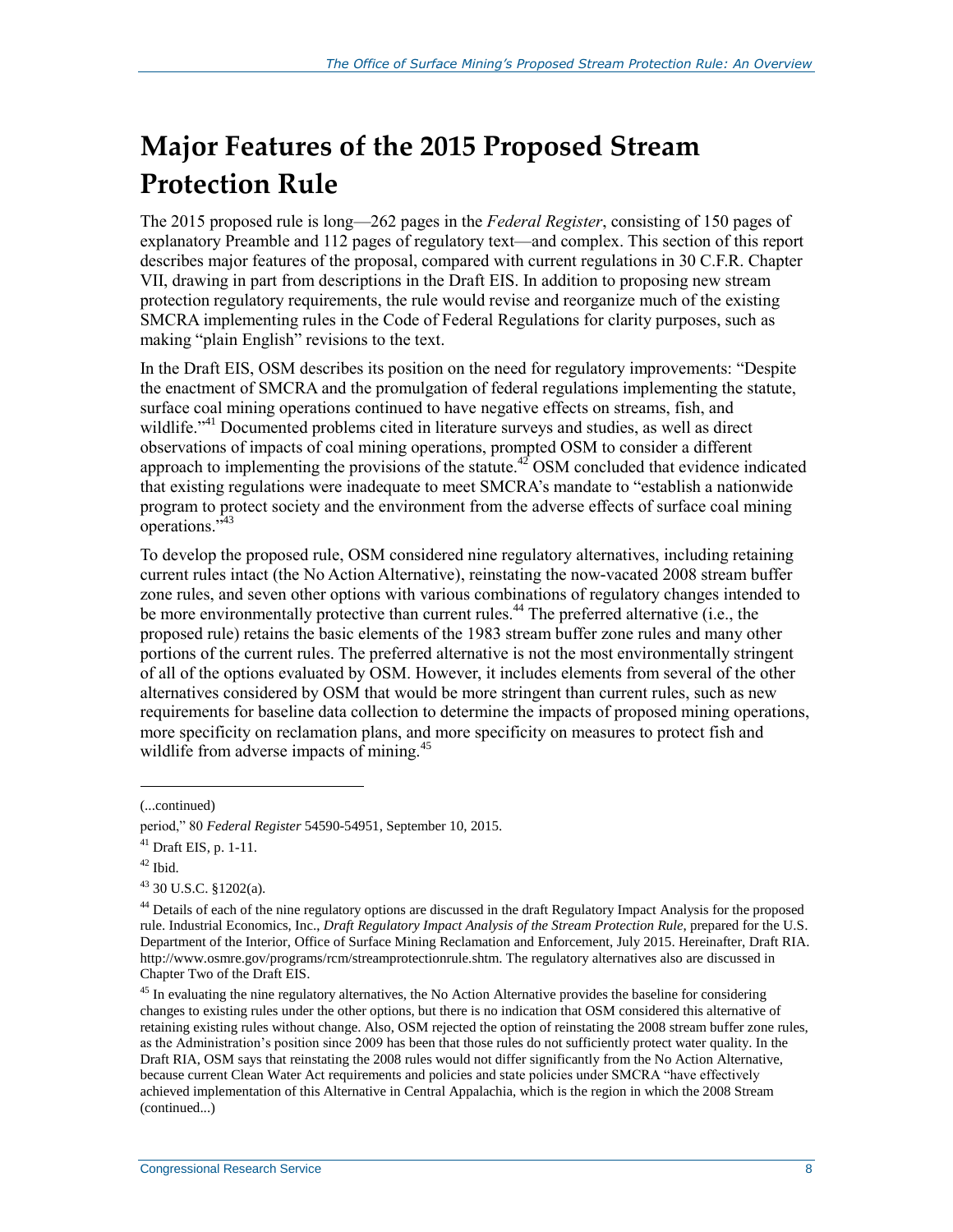### **Baseline Data Collection**

Under current rules, the applicant for a SMCRA permit is required to submit certain baseline information: data for existing wells, springs, and other groundwater resources within or adjacent to the proposed permit area; information on surface water quality and quantity sufficient to demonstrate seasonal variation and water usage; and a description of the geology of the proposed permit area and the adjacent area.

The proposed rule would establish minimum sample collection intervals and would expand the suite of parameters for which permittees must analyze all water samples. Baseline water-quality data are required on all intermittent and perennial streams and a representative number of ephemeral streams (an ephemeral stream typically has flowing water only during and for a short time after precipitations events). Twelve evenly spaced samples are required from a consecutive 12-month period. The proposal also would add a requirement to document the biological condition of perennial and intermittent streams and the sediment load of the watershed, as well as precipitation.

## **Monitoring During Mining and Reclamation**

Current rules require limited monitoring of the quantity and quality of surface water and groundwater. At a minimum, certain parameters (e.g., pH, total dissolved solids) must be monitored every three months after reclamation is complete until final bond release. The regulatory authority may modify or waive the monitoring requirements at any time if the permittee makes certain demonstrations, including that the operation has minimized disturbance to the hydrologic balance within the permit area and prevented material damage to the hydrologic balance outside the permit area.

Under the proposed rule, monitoring of surface water and groundwater during mining and reclamation must occur at least quarterly. The permittee must analyze each sample for the same parameters measured during baseline sampling. Monitoring sites are to be designated in the permit. The permittee must monitor the biological condition of streams annually until the data demonstrate full restoration of the pre-mining biological condition of the stream. The permittee must review all monitoring data annually to identify adverse trends. The permittee must collect on-site precipitation measurements using self-recording rain gages. The plan for designing and monitoring surface water runoff control structures requires an inspection following each storm event with a two-year or greater recurrence-interval.

## **Definition of "Material Damage to the Hydrologic Balance Outside the Permit Area"**

Section 510(b)(3) of SMCRA provides that the regulatory authority may not approve a permit for surface coal mining operations unless it first finds that the proposed operation has been designed to prevent material damage to the hydrologic balance outside the permit area. However, neither SMCRA nor current rules define "material damage to the hydrologic balance outside the permit area." OSM's position, reflected in the current rules, has been that it would be difficult to establish fixed criteria, because the means for measuring material damage may vary from area to area and from operation to operation.

<sup>(...</sup>continued)

Buffer Zone rule would have its greatest impact if it had remained in effect." Draft RIA, p. ES-31.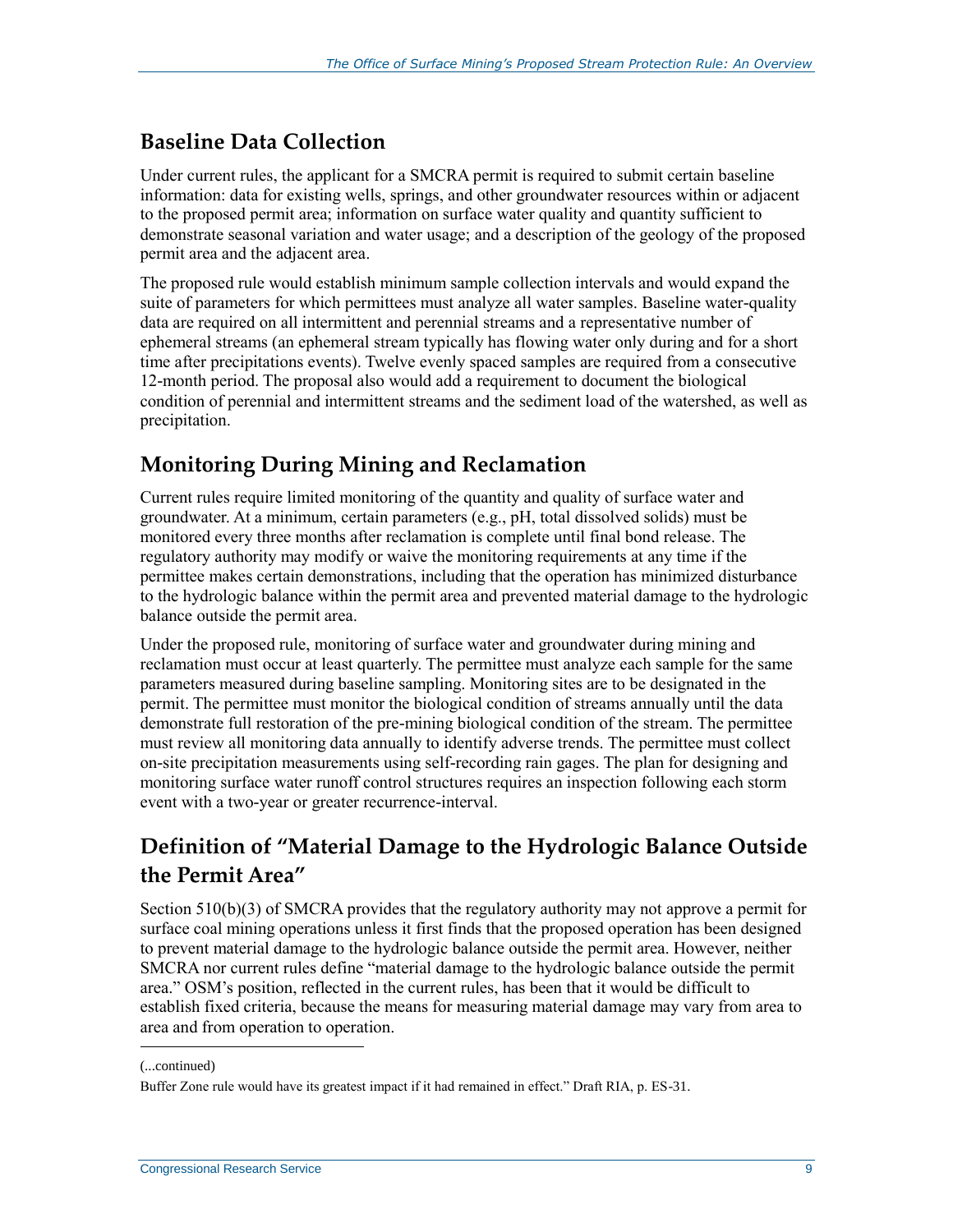The proposed rules alter the agency's views on defining the term. The rules would define "material damage to the hydrologic balance outside the permit area" as any adverse impact from surface or underground mining operations on the quantity or quality of surface water or groundwater, or on the biological condition of a perennial or intermittent stream, that would preclude attainment or continuance of any designated surface water use under the Clean Water Act, or any existing or reasonably foreseeable use of surface water or groundwater outside the permit area. This definition would not be limited to impacts from surface mining activities or impacts of activities conducted on the surface of the land, but also would apply to underground coal mines, such as adverse impacts from subsidence resulting from underground coal mining operations or release of toxic mine discharge to nearby surface waters.

## **Mining Activities In or Near Streams (Including Excess Spoil Fills and Coal Mine Waste Disposal Facilities)**

Mining in or near streams refers to activities such as construction of sedimentation ponds or coal mine waste disposal facilities that take place within a stream or buffer zone. The activities may sometimes cover the stream. Current rules provide that mining activities may not disturb land within 100 feet of a perennial or an intermittent stream unless the regulatory authority specifically authorizes activities closer to, or through, such a stream. The regulatory authority may authorize such activities only after finding that doing so would not cause or contribute to a violation of applicable water quality standards under the Clean Water Act and would not adversely affect the water quantity and quality or other environmental resources of the stream. Although not specifically mentioned in the rules, construction of excess spoil fills, refuse piles, slurry impoundments, and sedimentation ponds in all types of streams and their buffer zones has been allowed by OSM and most state regulatory authorities. Excess spoil minimization is not expressly required by rule, but in practice, most states have adopted policies intended to minimize the generation of excess spoil, as well as Clean Water Act policies to reduce both the number of excess spoil fills and the length of streams covered by those fills.

The existing SMCRA rules contain no specific protections for ephemeral streams. The preamble to the 1983 rules stated that "[i]t is impossible to conduct surface mining without disturbing a number of minor natural streams, including some which contain biota" and that "the primary objective of the rule is to provide protection for the hydrological balance and related values of perennial and intermittent streams," as they are "streams with more significant environmentalresource value."<sup>46</sup> However, in the preamble to the 2015 proposed rule, OSM describes scientific studies completed since the enactment of SMCRA and adoption of current rules that have documented the importance of headwater streams, including ephemeral streams, in maintaining the ecological health and function of streams located downstream from headwaters and says that OSM no long concurs with the previous characterization of the significance of ephemeral streams. Thus, the proposed rule includes some protections for ephemeral streams.<sup>47</sup>

The proposed rule would prohibit mining activities in or through perennial and intermittent streams or on the surface of land within 100 feet of those streams unless the applicant makes certain demonstrations and the regulatory authority makes specified findings. The regulatory authority must find that the proposed activities would not: prevent attainment or maintenance of applicable Clean Water Act designated uses or water quality standards; result in conversion of the

<sup>46</sup> 48 *Federal Register* 30312-30313 (June 30, 1983).

<sup>47</sup> 80 *Federal Register* 44451 (July 27, 2015).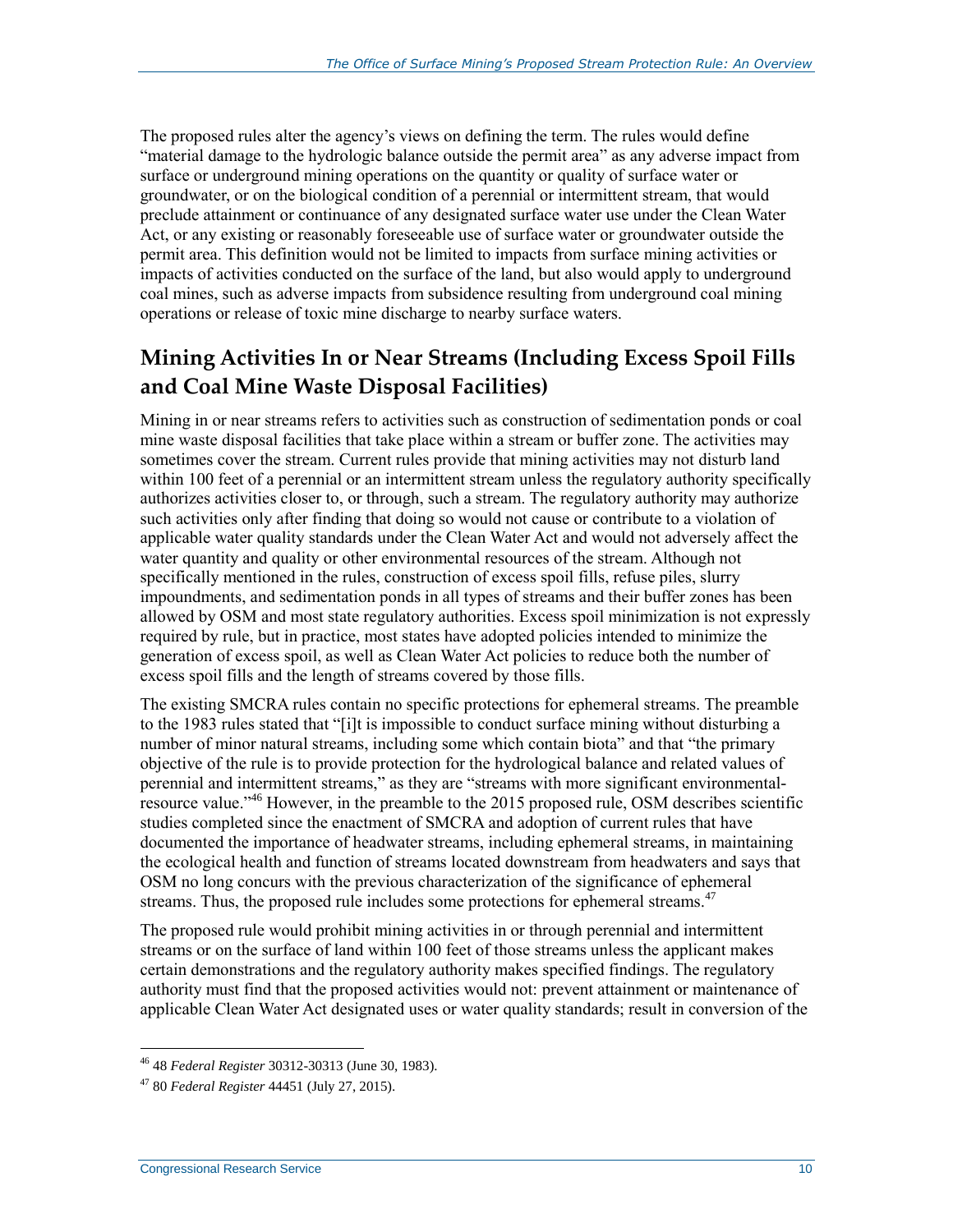stream segment from intermittent to ephemeral, from perennial to intermittent, or from perennial to ephemeral; or cause material damage to the hydrologic balance outside the permit area. These requirements apply to all mining activities, including excess spoil fills and coal mine waste disposal facilities that extend into the buffer zone, except the construction of excess spoil fills and coal mine waste disposal facilities that cover perennial or intermittent streams. The permittee must establish a 100-foot-wide or wider riparian corridor on each side of every perennial, intermittent, and ephemeral stream following the completion of mining activities. The corridor must be comprised of native trees and shrubs, including species with riparian characteristics.

The proposed rule requires the applicant to make certain demonstrations to the regulatory authority to construct excess spoil fills and coal mine waste disposal facilities that would encroach upon any part of perennial or intermittent streams. The applicant must demonstrate that there is no practicable alternative that would avoid placement of excess spoil or coal mine waste in the stream; that the location will have the least adverse impact on fish, wildlife, and related environmental values; and that the fish and wildlife enhancement plan would fully and permanently offset any long-term adverse impacts on fish, wildlife, and related environmental values within the footprint of the fill, refuse pile, or impoundments. Existing rules are intended to ensure that excess spoil fills are stable and safe, while the proposed rule adds requirements to promote environmental protection, including minimizing the adverse effects of fill construction in perennial and intermittent streams. The applicant also must demonstrate that the excess spoil or coal mine waste disposal facility has been designed so as to not cause or contribute to violating water quality standards or result in formation of toxic mine drainage and that the revegetation plan allows for reforestation of the completed excess spoil fill. The permittee must first obtain all necessary Clean Water Act authorizations and permits before conducting any activity requiring such authorization, and the SMCRA regulatory authority must take enforcement action if the permittee does not get all permits before beginning work.

The proposed rule would prohibit construction of durable rock fills, which are allowed under current rules. Durable rock fills use end-dumping as a means of spoil placement. With enddumping, operators push or dump rock overburden over the side of the mountain into the valley below, with larger rocks rolling to the bottom of the valley, which can create structural instability of the fill and impair good drainage. While end-dumping or other techniques that are not conducive to compaction would be prohibited, other types of fills such as valley fills, head-ofhollow fills, or sidehill fills would be allowed.

### **Mining Through Streams**

Mining through streams refers to activities that take place when, because coal is located beneath a streambed, operators divert the stream channel during mining and remove the streambed to extract the coal. The original stream location may or may not be reconstructed after mining. Under current rules, the regulatory authority may approve diversion of perennial or intermittent streams within the permit area to allow mining through only after making a finding that the diversion would not adversely affect the water quantity and quality and related environmental resources of the stream. The design for restored stream channels for perennial and intermittent streams (or permanent diversion channels for those streams) must restore or approximate the premining characteristics of the original stream channel, including the natural riparian vegetation.

The proposed rule would allow mining through any type of stream (perennial, intermittent, or ephemeral), provided that the applicant demonstrates to the regulatory authority that there is no reasonable alternative that would avoid mining through or diverting the stream; the operational design would minimize the extent of stream mined through or diverted; and the hydrological form of perennial, intermittent, and ephemeral streams and the ecological function of perennial and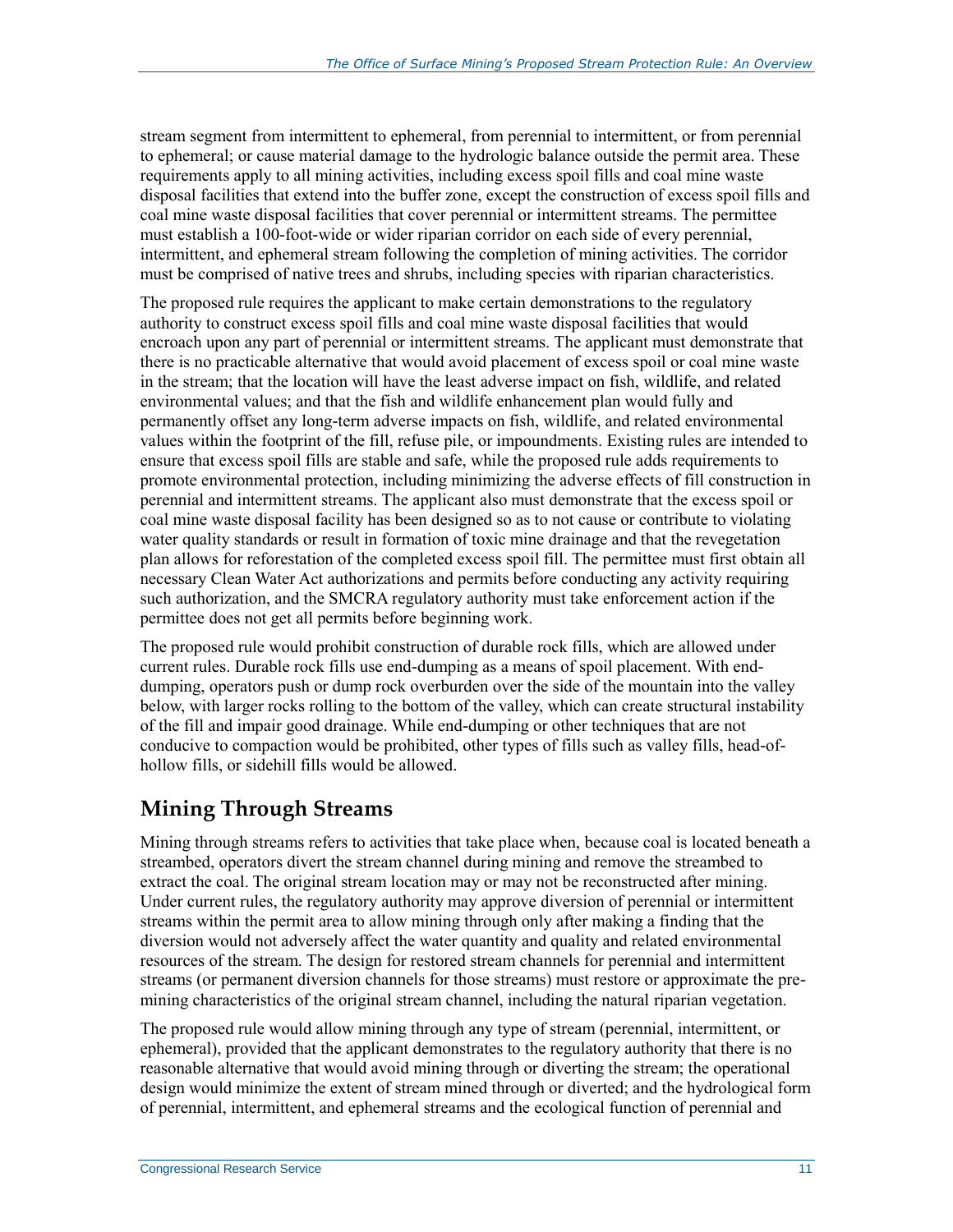intermittent streams could and would be restored using techniques in the proposed reclamation plan. Designs for permanent stream-channel diversions, temporary diversions that would remain in use for two or more years, and stream channels to be restored after completion of mining must adhere to design techniques that would restore or approximate the pre-mining characteristics of the original stream channel. Permittees would not be required to reestablish the pre-mining biological condition of a stream, but it must be adequate to support pre-mining designated uses.

The permittee must establish a 100-foot-wide or wider riparian corridor on each side of every perennial, intermittent, and ephemeral stream following the completion of mining activities. The corridor must be comprised of native trees and shrubs, including species with riparian characteristics.

### **Approximate Original Contour (AOC) and AOC Variances**

Section 515(b) of SMCRA generally requires that mine spoil be returned to the mined-out area and land be restored to its approximate original contour (AOC) after mining.<sup>48</sup> Restoring AOC means that rock that is removed during coal mining is replaced in an effort to achieve the original contour, or surface topography, of the mined area (i.e., a level plateau or gently rolling contour). However, the statute recognizes that for some types of coal mining operations, meeting this requirement can be difficult. During mountaintop removal mining and steep slope mining, in particular, rock that is taken from its natural state and broken up "swells" by as much as 15-25%, and thus cannot be fully returned to the mountain or mine area. The remaining material, called overburden, often is retained in nearby valleys, thus creating valley fills that may bury stream segments. Section 515(c)(2) of SMCRA allows an exception from the AOC requirement for mountaintop removal mining operations.<sup>49</sup>

Under current rules, mountaintop removal mining operations may be exempt from AOC restoration requirements if the post-mining land use and post-mining surface topography requirements of SMCRA are met. To obtain a permit for mountaintop removal mining operations, the proposed post-mining land use must be a commercial, industrial, residential, agricultural, or public facility land use. The regulatory authority must find that the proposed post-mining land use meets all requirements for alternative post-mining land uses and is an equal or better economic or public use of the land compared to its pre-mining use.

The proposed rule is generally similar to current rules in allowing mountaintop removal mining operations to be exempt from the law's AOC requirement. The proposed rule would require that applicants for AOC variances for mountaintop removal operations demonstrate that no damage would result to natural watercourses within the watershed(s) of the proposed permit and adjacent area. The applicant must demonstrate that there would be no adverse changes in parameters of concern in discharges to surface water and groundwater and that no change would occur in the size or frequency of peak flows, as compared to the peak flows that would occur if the permittee restored the site to AOC. The permittee must reforest the site with native species, if the site was forested before submission of the permit application, unless reforestation would be inconsistent with the post-mining land use.

Section 515(d) of SMCRA also allows surface coal mining operations in steep slope areas to apply for and receive a variance from the law's AOC requirement, in exchange for creation of

<sup>48</sup> 30 U.S.C. §1265(b).

 $^{49}$  30 U.S.C.  $$1265(c)(2)$ .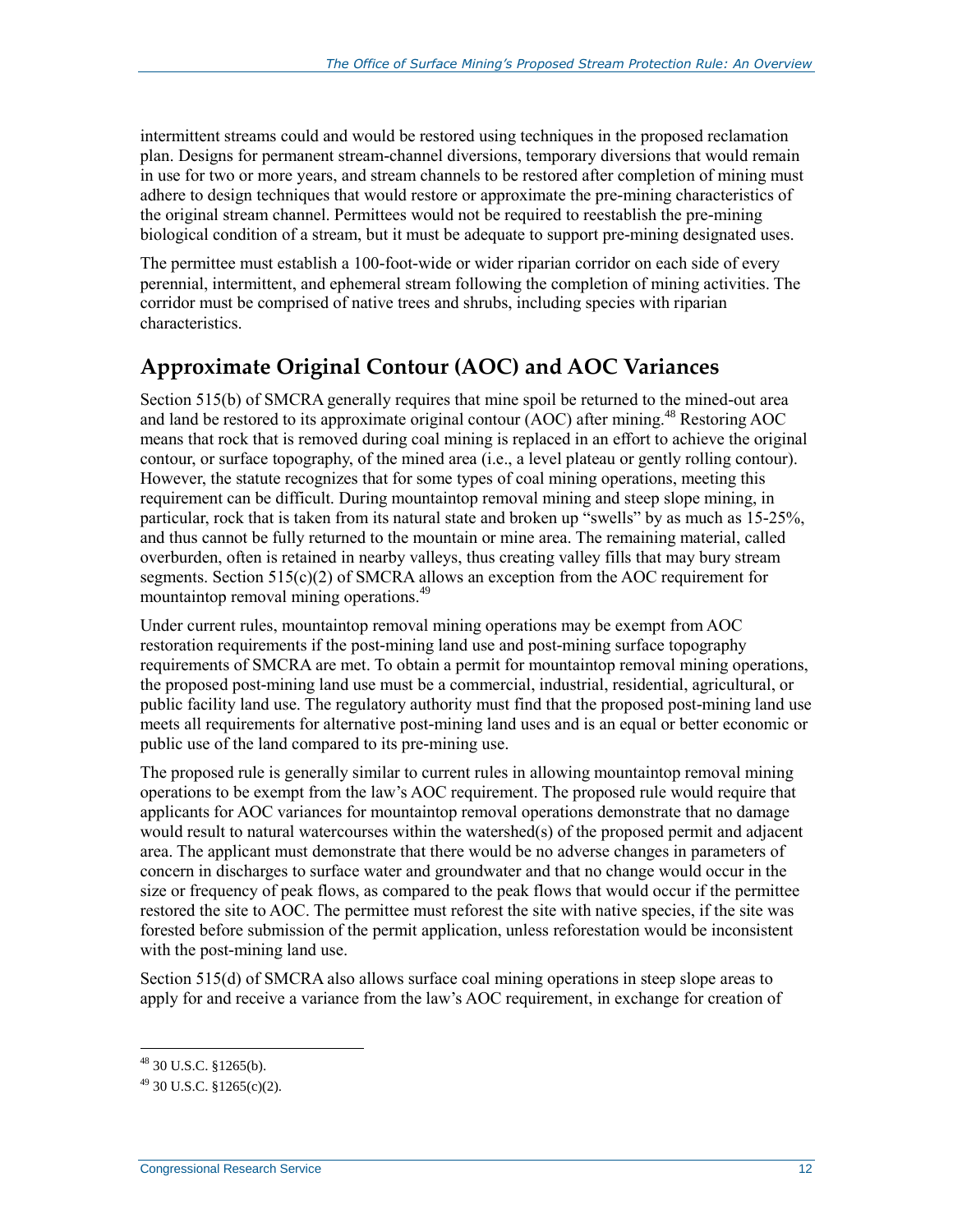specific post-mining land use that is compliant with the statute and regulations.<sup>50</sup> Under current rules, AOC variances for steep slope mining operations are allowed. The proposed post-mining land use must be of an industrial, commercial, residential, or public (including recreational facilities) nature. The post-mining use must be an equal or better economic or public use. The applicant must demonstrate that the proposed operation will improve the watershed when compared to either pre-mining conditions or the conditions that would exist if the applicant restored the area to AOC after mining.

Under the proposed rule, requirements allowing steep slope operations to seek AOC variances are generally similar to those under current rules. Under the proposal, for approval of steep slope variances, permit applicants must demonstrate that certain criteria are met. The criteria include:

- the operation will result in fewer adverse impacts to the aquatic ecology of the impact area than would occur if the site were mined and restored to AOC;
- surface water flow in the watershed would be improved over both pre-mining conditions and conditions that would exist if the area were mined and restored to AOC;
- the variance would not result in construction of an excess spoil fill in an intermittent or perennial stream; and
- any deviations from the pre-mining surface configuration are necessary, appropriate, and no larger than needed to achieve the post-mining land use.

### **Revegetation, Reforestation, and Topsoil Management**

Under current rules, the permittee must restore all disturbed areas to a condition in which they are capable of supporting the uses that they were capable of supporting before any mining or higher or better uses. The permittee must salvage and redistribute all topsoil, unless alternative overburden materials are approved as being equal to or better than the existing available topsoil to support vegetation. Revegetation success standards must be based on the effectiveness of the vegetation to support the approved post-mining land use and general requirements, such as a diverse and permanent vegetative cover.

The proposed rule is similar to current rules, but with greater emphasis on restoration of the site's ability to support the uses it supported before any mining, regardless of the approved post-mining land use. The proposal also places greater emphasis on construction of a growing medium with an adequate root zone for deep-rooted species and on revegetation with native tree and plant species. It requires salvage and redistribution of all organic matter (e.g., vegetative materials such as treetops and small logs) from native species in accordance with an approved plan developed by a qualified ecologist or similar expert. Burning and burial of debris from native vegetation is prohibited, and the operator would use materials not otherwise used in the reclamation plan to construct fish and wildlife enhancement measures.

## **Fish and Wildlife Protection and Enhancement**

Under current rules, in addition to including fish and wildlife resource information for the proposed permit area and adjacent area, each permit application must also include a fish and wildlife protection and enhancement plan. The mine operator must, to the extent possible using best technology currently available (BTCA), minimize disturbances and adverse impacts to fish,

 $\overline{a}$  $50$  30 U.S.C. §1265(d).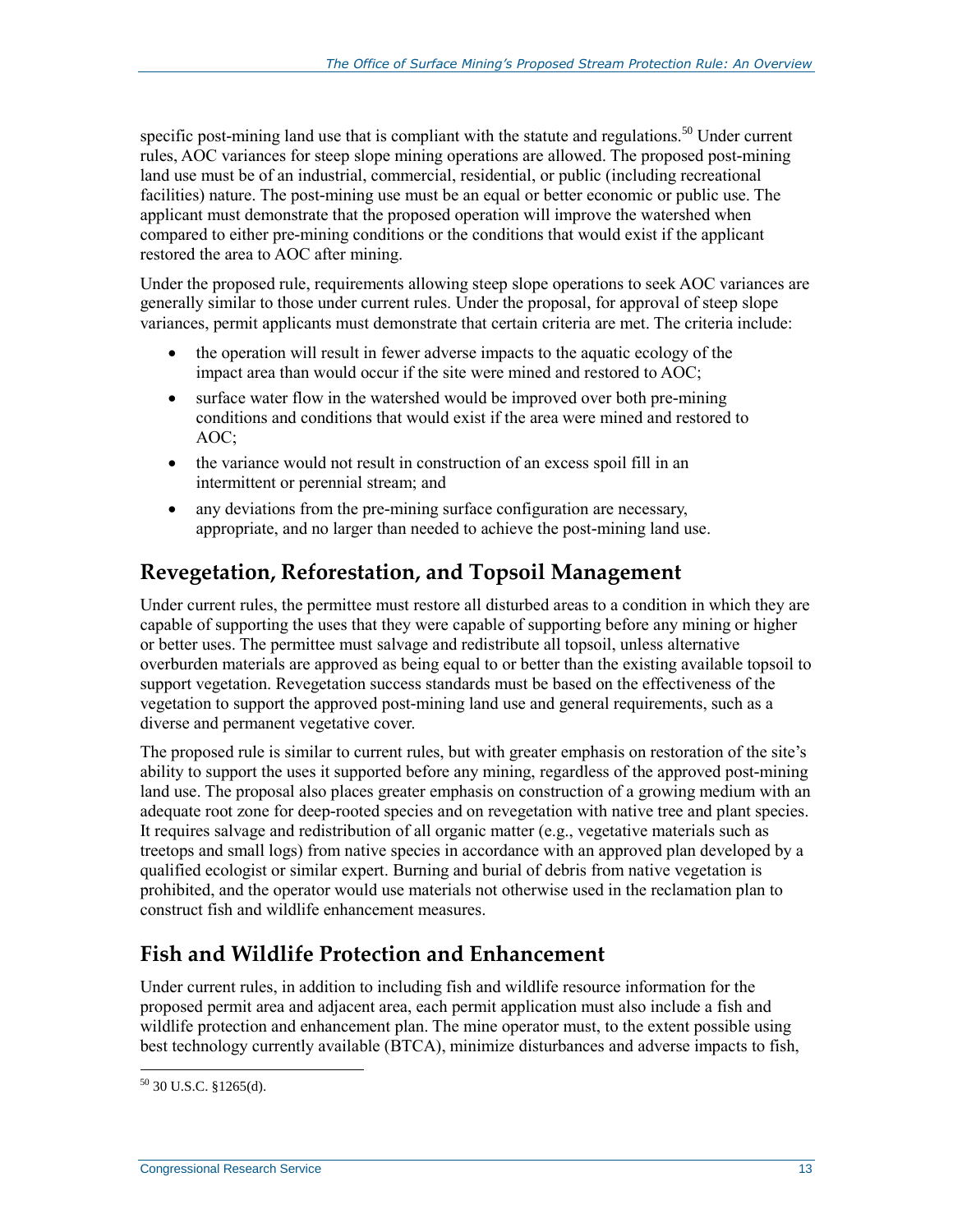wildlife, and related environmental values and enhance such resources where practicable. Surface mining activities must not jeopardize the continued existence of endangered or threatened species or result in the destruction or adverse modification of designated critical habitats of such species in violation of the Endangered Species Act. The permittee must avoid disturbances to wetlands and riparian vegetation along rivers and streams and must avoid disturbances to habitats of unusually high value for fish and wildlife. These resources must be restored or enhanced, where practicable. Where fish and wildlife habitat is to be a post-mining land use, current rules require that plant species on reclaimed areas be selected based upon their proven nutritional value for fish or wildlife, their use as cover for fish or wildlife, and their ability to support and enhance fish or wildlife habitat after bond release.

The proposed rule is similar to current rules regarding protection of threatened and endangered species, but it also would codify dispute resolution provisions between OSM and the U.S. Fish and Wildlife Service that have been utilized since 1996 but are not included in current rules. Likewise, the proposal is similar to current rules regarding the fish and wildlife resource information and protection and enhancement plan required in the permit application. It further requires the permittee to establish a 100-foot-wide or wider permanent riparian corridor on each side of every perennial, intermittent, and ephemeral stream following the completion of mining activities. The corridor must be comprised of native trees and shrubs, using appropriate species of woody plants if the land would naturally revert to forest under natural succession. Fish and wildlife enhancement measures would be mandatory whenever the proposed operation would result in long-term loss of native forest, loss of other native plant communities, or filling of a segment of an intermittent stream. The proposed rule would allow the regulatory authority to prohibit mining of high-value habitats within the proposed permit area.

## **Implementation Schedule**

According to the Draft RIA, a final Stream Protection Rule, when promulgated, will take effect in states with federal programs (currently Tennessee and Washington) 60 days after publication in the *Federal Register*. <sup>51</sup> Generally, permit applications approved after that date must comply with the rule, and existing mining operations must comply with provisions of the rule no later than the time of permit renewal (within five years).

The Draft RIA estimates that in states with approved regulatory programs, implementation may take up to 42 months, as these states develop regulations and policies consistent with a new federal rule (generally taking about 18 months), OSM reviews and approves state program amendments (generally about seven months), and states implement the approved program amendments (within one year from OSM approval). Primacy states would not lose authority over their programs during this period, which could extend beyond the estimated 42 months. Existing mining operations must comply with provisions of the rule no later than the time of their permit renewal (within five years). This timeline could mean that, if a final rule is promulgated a year after proposal—an ambitious timeline for what is likely a controversial rule—implementation in these states would occur no sooner than January 2020.

## **Impacts of the Proposed Rule**

The Draft RIA report presents OSM's estimates of costs and benefits of the proposed rule, and it also describes uncertainties associated with the analyses.

 $51$  Draft RIA, pp. 1-11-1-12.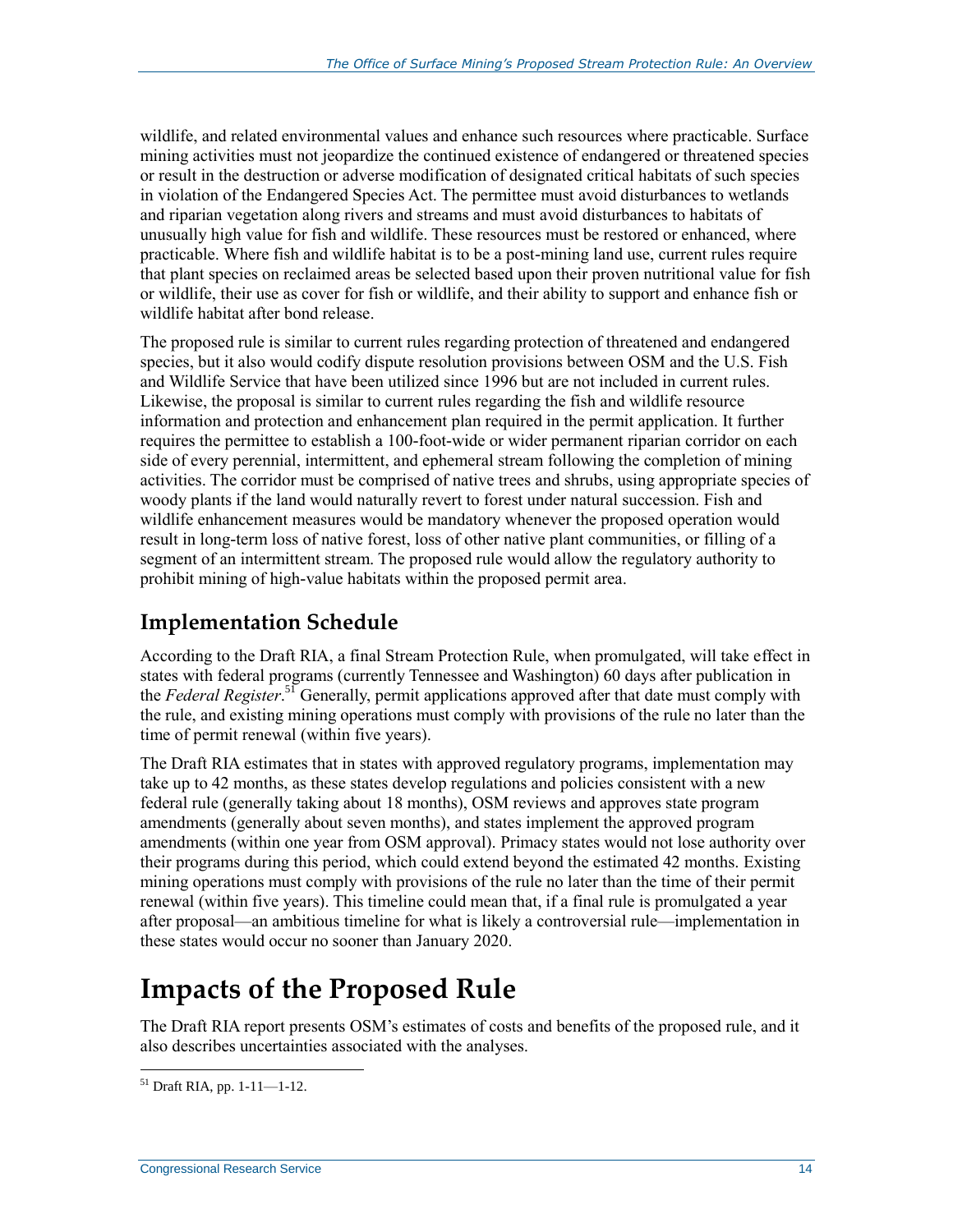#### **Costs<sup>52</sup>**

OSM estimates that the coal industry will incur annual compliance costs of \$52 million under the proposed rule, above baseline costs that would be incurred in the absence of the rule. Forecast compliance costs vary significantly by mine type and between regions. The \$52 million total consists of \$45 million annually for surface coal mining operations and \$7 million annually for underground mining operations.<sup>53</sup> Nearly 46% of the expected compliance costs reflect new regulatory requirements on coal mining operations in the Appalachia region. Of the increased costs for operations in Appalachia, OSM estimates that 72% are for costs to surface mining operations there—or, 33% of the total cost of the rule. Surface mines in the Illinois Basin and Western Interior regions are expected to experience cost increases of \$0.60 per ton as a result of the proposed rule, while underground mines in those regions are expected to experience no increase in operational costs. In Appalachia, the average compliance cost for surfaces mines is estimated to increase operational costs by \$0.40 per ton, while compliance costs for underground mines in Appalachia are expected to increase \$0.01 per ton.<sup>54</sup>

OSM also estimated administrative costs of the proposed rule for industry and government, representing primarily monitoring and permitting activities. In most cases, according to the agency, added administrative costs resulting from the rule are expected to be small for industry, adding on average about \$0.01 per ton of coal mined. Costs in Appalachia will be slightly higher: \$0.03 per ton for surface mining operations and \$0.04 per ton for underground mines. Additional administrative costs for government entities are estimated to range from \$1,830 per mine for underground mining regulating agencies in the Illinois Basin and the Western Interior, to \$2,546 per mine for surface area mining regulating agencies in Central Appalachia and in the Northwest. In total, OSM estimates that government administrative costs will average \$46,000 annually, with the highest annual costs experienced by regulating agencies in the Northern Rocky Mountains and Great Plains region (\$24,200 total annualized costs).

OSM estimated that 382 mines operated by small entities (i.e., mines with fewer than 500 employees, which is the Small Business Administration's definition of small entity) would be affected by the proposed rule. Of the total, 91% of such mines are located in Appalachia. OSM also estimated that 76% of the mines in Appalachia owned by small entities would experience compliance and administrative costs of less than 5% as a share of their revenues. However, nearly 11% of such mines in Appalachia would incur costs of 10% or more. In the Draft RIA, OSM notes that SMCRA Section 507(c) establishes a small operator assistance program and says that, if appropriations for it are made available, this program could assist some small operators with training and financial assistance in preparing elements of permit applications. OSM estimates that compliance costs for SBA small entities would range between zero and 3.6% of gross annual revenues, depending on the mining region. In Appalachia, compliance costs are estimated to average 4.7% of gross annual revenues for surface mines and 2.5% of gross annual revenues for underground mines.<sup>55</sup>

<sup>&</sup>lt;sup>52</sup> See Draft RIA Chapters 4 and 6.

 $53$  Costs described here are 2014 dollars discounted at a rate of 7%. The Draft RIA also includes separate estimates of costs discounted at a rate of 3%.

<sup>54</sup> Draft RIA, p. 4-24.

<sup>&</sup>lt;sup>55</sup> To comply with requirements of the Regulatory Flexibility Act, as amended by the Small Business Regulatory Enforcement Fairness Act of 1996, in order to describe the effect of the rule on small entities, OSM prepared an Initial Regulatory Flexibility Analysis, which is an appendix to the Draft RIA.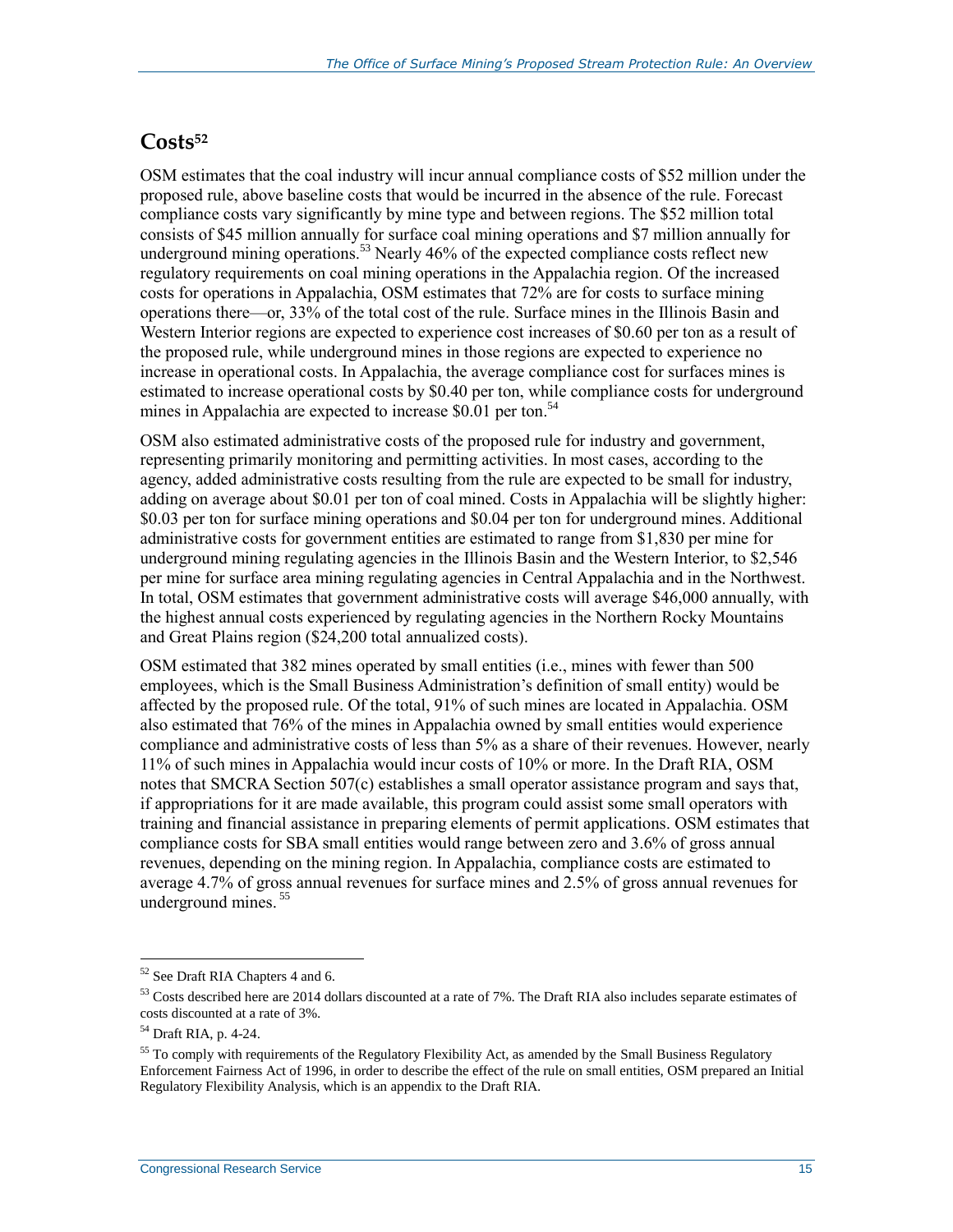OSM estimates that the total aggregate annual compliance and related costs associated with the proposed rule would not exceed \$60 million. Because the projected costs would not have an annual effect on the economy of \$100 million or more, the rule is not considered an economically significant rule by the Office of Management and Budget, nor is it a major rule under the Small Business Regulatory Enforcement Fairness Act (5 U.S.C. §804.2).

Absent the proposed rule, OSM's forecast for U.S. coal production shows a decrease of 162 million tons between 2020 and 2040, representing a 15% decrease during that period. The proposed rule is expected to affect coal production and consumption patterns across the United States over and above baseline conditions. OSM recognizes that the proposed rule will increase the cost of producing coal, which may lead to an aggregate reduction in coal production. The agency estimates that under the proposed rule, coal production will decrease in aggregate by about 1.9 million tons annually, or approximately 0.2% compared with production expected under the baseline. OSM states that the reduction largely reflects substitution of natural gas for coal among U.S. power plants, due to the increase in coal prices expected under the proposed rule.<sup>56</sup> These changes in coal production will not be uniform and are expected to occur primarily in Appalachia (coal production is expected to decrease by 17.9 million tons between 2020 and 2040, or 0.4% of baseline production in the region), the Illinois Basin (an expected decrease of 6.4 million tons, or 0.2% of the region's baseline), and the Northern Rocky Mountain region (expected decrease of 14.7 million tons, or 0.1% of the region's baseline coal production).

One measure of the proposed rule's effects could include reduction in coal reserve values associated with the rule, i.e., if coal reserves are "stranded." However, OSM's analysis indicates that there will be no increase in stranded reserves under the proposal (or any of the other alternatives that the agency evaluated to develop the proposal). That is, OSM's engineering analyses determined that the same volume of coal could be mined under the proposed rule as under current rules.<sup>57</sup>

Coal industry employment is projected to decrease by over 15,000 full-time equivalents (FTEs, i.e., one full-time worker employed for one year) between 2020 and 2040, even absent the proposed rule, compared with 90,000 persons employeed in 2012. OSM estimates that changes in coal industry employment resulting from the proposed rule will combine with these ongoing trends. Production-related reductions in annual employment demand are anticipated to range from 41 to 590 jobs below baseline projections, but they would be partially offset by annual employment demand increases ranging from 210 to 270 jobs above baseline projections. Some of the expected increased demand for coal-related labor would be for new highly skilled jobs (e.g., engineers and biologists), while others are expected to require similar skills as currently used by the industry (e.g., bulldozer operations). Overall, the proposed rule is expected to reduce coalrelated employment by 260 jobs on average each year due to decreased coal mined, while an additional 250 jobs will be created from increased compliance activity on average each year.

Severance tax revenue for a state is directly related to coal mining activity.<sup>58</sup> Although the details of individual states' coal severance tax systems vary, regulatory changes that reduce production in a given region will result in reduced tax revenue. Changes in coal production under the proposed rule also are expected to result in changes in coal severance tax revenue to states. In total, OSM forecasts an annualized decline in severance tax revenues of \$2.5 million, across all coal-

<sup>56</sup> Draft RIA, p. ES-19.

<sup>&</sup>lt;sup>57</sup> OSM defines stranded reserves as those that are technically and economically minable, but unavailable for production given new requirements and restrictions included in the proposed rule. Ibid., p. 5-6.

 $58$  A severance tax is imposed by a state on the extraction of non-renewable natural resources, such as coal, oil or gas.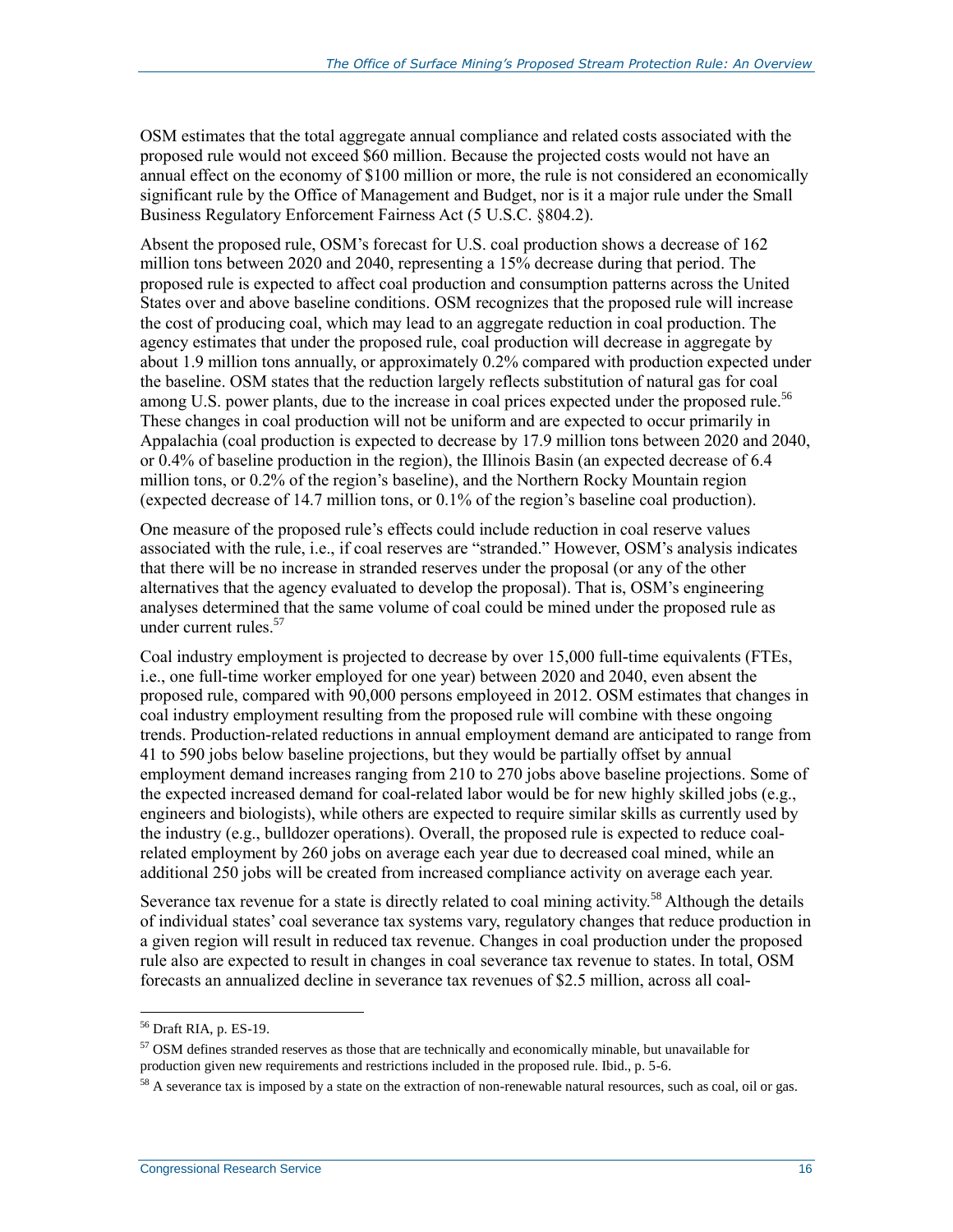producing states. That estimate compares with over \$1.1 billion in coal severance tax revenues collected by states in 2012. The anticipated decline will primarily be experienced in West Virginia and Kentucky, which OSM estimates will bear over 80% of the lost severance tax revenues.<sup>59</sup>

#### **Environmental and Human Health Benefits<sup>60</sup>**

Overall, OSM asserts that changes in mining practices resulting from the Stream Protection Rule will likely reduce adverse impacts on the environment and human health. For some categories of impacts, OSM is able to quantify benefits in terms of biophysical changes. For example, the agency projects that the proposed rule will improve water quality because fewer stream miles will be adversely affected (i.e., 4 stream miles will not be filled annually, 29 stream miles will be restored annually; 1 downstream stream mile that does not experience adverse water quality impacts will be preserved annually; and 292 downstream stream miles will be improved annually). Similarly, stream restoration and reforestation provisions of the proposal are estimated to result in 2,811 acres of forest improved annually and 20 acres of forest preserved annually.

However, because of data limitations, OSM is unable to quantify most categories of benefits or to reliably monetize any of benefits. Qualitatively, the agency projects that the proposed rule will have several types of benefits.

- Improved aesthetics may improve property values and the quality of recreational opportunities.
- Reforestation requirements and fill design changes will increase carbon storage and reduce emissions, thus reducing human health risks and climate-change related risks.
- Stream restoration and reforestation requirements will reduce human exposure to contaminants in drinking water and probability of adverse health effects.
- Improvements to water quality and forest and biological resources will result in potential for increased recreational opportunities.

#### **Uncertainties in the Analyses**

OSM acknowledged that there are a number of important caveats and limitations in its analyses of impacts of the proposed rule.<sup>61</sup> For example, compliance costs and changes in industry practice that will be associated with the rule are not known with certainty and are likely to vary by mine type and location in ways that cannot be completely captured in OSM's analyses. Also, future coal supply and demand are not known with certainty. Whether the proposed rule will result in permitting delays is unknown, and future regulatory initiatives that could impact the industry are not known or accounted for (e.g., existing and potential environmental regulations beyond the proposed Stream Protection Rule). Finally, OSM's estimates of administrative costs may prove to differ from actual expenses, depending on the accuracy of OSM's assumptions, and the agency is asking for public comment on these costs.

<sup>59</sup> Draft RIA, pp. 6-18—6-19. A decline in coal production also would reduce receipts from reclamation fees collected on coal production that finance the Abandoned Mine Reclamation Fund. This would have an impact on federal grants to states for reclamation of abandoned coal mines.

<sup>60</sup> See Draft RIA, Chapter 7.

 $61$  Draft RIA, pp. 4-30, 5-29, 6-26.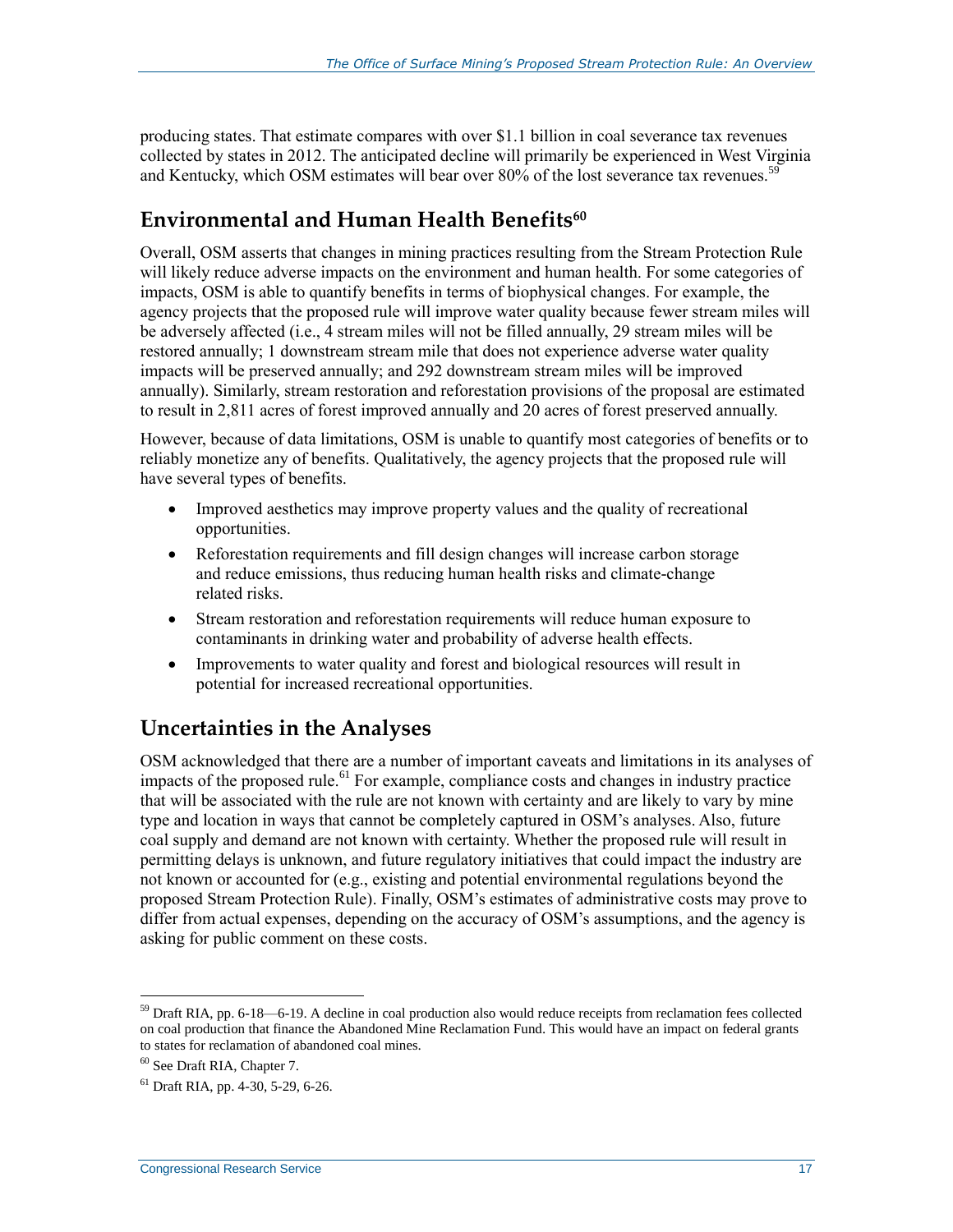Regarding benefits, OSM acknowledged that limitations include the inability to accurately and reliably monetize quantified benefits that are associated with water quality and biological resource improvements, as well as the inability to quantify benefits from the proposed rule accruing to public health, air quality, and recreation. These limitations make it difficult to weigh economic impacts against environmental and public health benefits.<sup>62</sup>

## **Reactions to the Proposed Rule, Congressional Interest, and Next Steps**

Soon after release of the proposed rule, the president of the National Mining Association (NMA) issued a statement criticizing the rule, saying "This is a rule in search of a problem." He called on Congress to block the rule. According to NMA, OSM has produced no evidence to justify more regulations, and the rule will needlessly interfere with state agencies' mining and water quality laws.<sup>63</sup> A statement by the West Virginia Coal Association was similarly critical. "OSM's estimate that 'only' 200 mining jobs would be lost due to the implementation of this plan has about as much validity [as] a carnival sideshow palm reading."<sup>64</sup>

Press reports indicate that state regulators have concerns about the proposed rule, in terms of changes in practices, policies, and state rules that new federal rules would require. States are likely to closely examine estimates of administrative costs to regulators resulting from the rule.<sup>65</sup>

Environmental advocacy groups have supported OSM's efforts to develop a more environmentally protective rule, but many are now critical of the proposed rule. Some say that it is long-overdue, but that it does not do enough to protect streams. Press reports indicate that some contend that a rule to prohibit mining activities entirely within the buffer zone would be preferable, in their view.<sup>66</sup> Some advocates fault OSM for not proposing the most environmentally stringent regulatory alternative among those that the agency considered. Regulatory Alternative 2, which OSM did not select, would have prohibited all mining activities in or within 100 feet of perennial streams and would have prohibited the placement of excess spoil in both perennial and intermittent streams. It would have allowed no exceptions from the requirement to restore mined lands to their approximate original contour. These changes would require an amendment to SMCRA, because the law currently allows exceptions to the AOC requirement for mountaintop removal mining and steep slope mining operations. According to OSM, this alternative would have greater benefits than the proposed rule (e.g., 8 stream miles not filled annually, compared with 4 stream miles under the proposal, and 57 stream miles restored annually, compared with 29 stream miles under the proposal), but also nearly twice the compliance costs and twice the reduction in coal production.<sup>67</sup> Environmental groups have

 $62$  Ibid., p. 7-29.

<sup>&</sup>lt;sup>63</sup> National Mining Association, "National Mining Association Calls on Congress to Block OSM's Costly, Unnecessary Stream Rule," press release, July 16, 2015, http://nma.org/index.php/press-releases-2013/2237-national-miningassociation-calls-on-congress-to-block-osm-s-costly-unnecessary-stream-rule.

<sup>64</sup> West Virginia Coal Association, "WVCA Responds to OSM's Stream Buffer Zone Rule," press release, July 17, 2015, http://www.wvcoal.com/latest/wvca-responds-to-osm-s-stream-buffer-zone-rule.html.

<sup>65</sup> Manuel Quinones, "Coal: State Regulators Wary of Stream Rule's 'Sheer Massive Nature'" *Energy and Environment News*, July 17, 2015.

<sup>66</sup> Nicholas Fandos, "U.S. Proposes New Rules to Protect Streams From Coal Pollution," *New York Times*, July 16, 2015, online edition, http://www.nytimes.com/2015/07/17/us/us-proposes-new-rules-to-protect-streams-from-coalpollution.html.

<sup>67</sup> Draft RIA, pp. 7-2, 8-8, 8-12—8-21.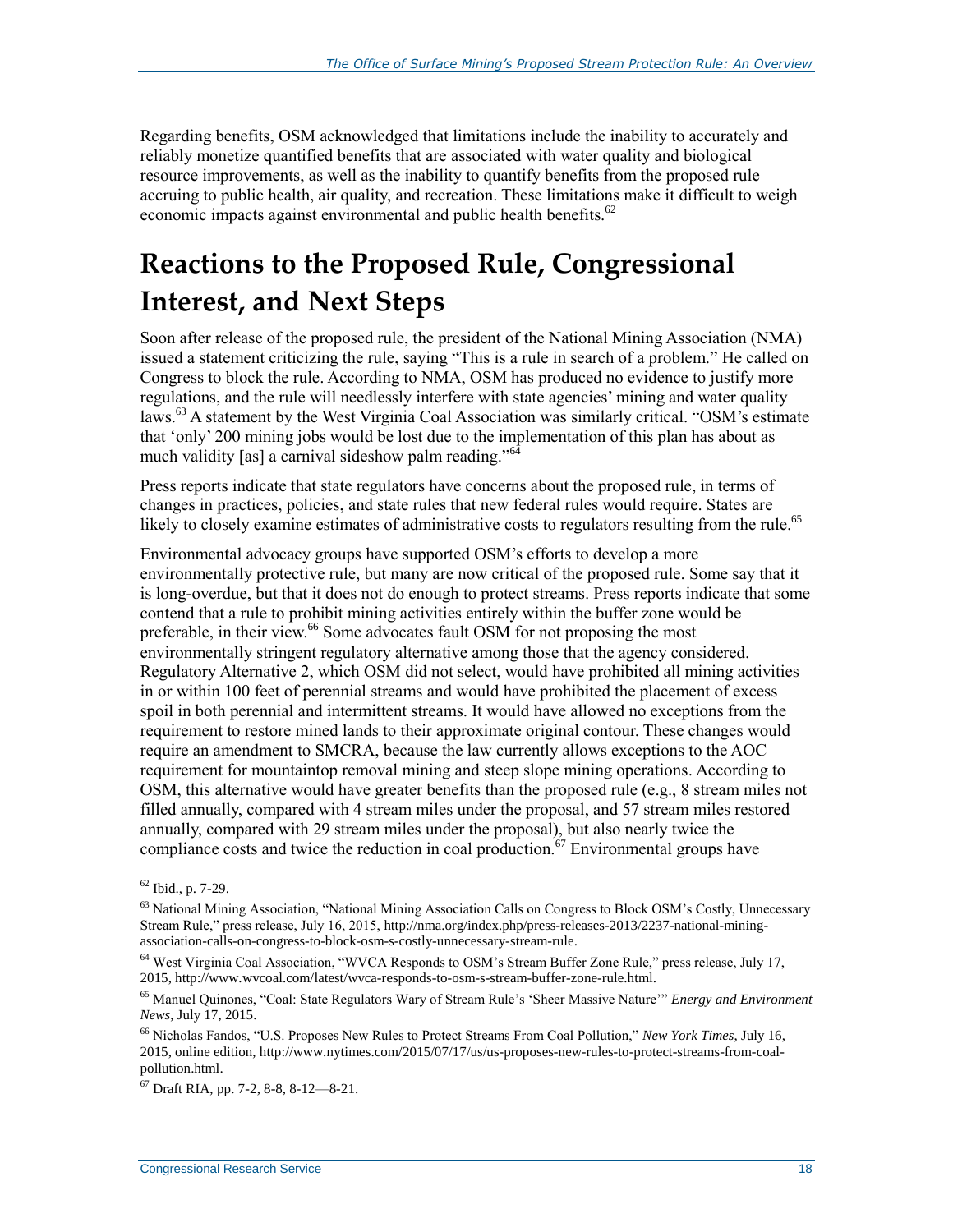expressed concern that, no matter how protective a rule is adopted, enforcement should be strengthened.

#### **Congressional Interest**

Congressional interest in OSM's efforts to develop new SMCRA implementing rules has been strong for some time. Bills intended to block new rules have been introduced. Numerous oversight hearings have been held, raising many issues of concern to policymakers, including transparency of the rule development process, sufficiency of coordination between OSM and state regulators, and potential economic impacts and job loss resulting from the rules.

Legislation has been introduced in the  $114<sup>th</sup>$  Congress to halt or re-direct OSM's activities concerning the Stream Protection Rule. One such bill, the Supporting Transparent Regulatory and Environmental Actions in Mining Act (STREAM Act, H.R. 1644), was passed by the House January 12. As passed, the bill would amend SMCRA to authorize OSM, in cooperation with the Interstate Mining Compact Commission and its member states, to enter into an agreement with the National Academy of Sciences (NAS) to conduct a study on the regulatory effectiveness of the 1983 Stream Buffer Zone rule in order to determine the need for an update of the rule. It also would require the Secretary of the Interior to make scientific data and information used by OSM to develop any rule, policy, or guidance publicly available. A similar bill, S. 1458, also titled the STREAM Act, would amend SMCRA to require the Secretary to make scientific data and information used to develop any rule publicly available, but it does not include a provision for a study by the NAS.

A bill reported by the House Appropriations Committee, FY2016 appropriations for the Department of Interior, Environment and Related Agencies (H.R. 2822), would prevent OSM from expending FY2016 appropriated funds to develop, carry out, or implement any guidance, policy, or directive to change the 1983 stream buffer zone rules in FY2016.<sup>68</sup> The restriction in H.R. 2822 would not prohibit OSM from utilizing unexpired unobligated balances in the OSM Regulation and Technology Account that could still be available for the rulemaking.<sup>69</sup>

### **Next Steps**

 $\overline{a}$ 

OSM accepted public comment on the draft EIS on the Stream Protection Rule, the proposed rule, and the draft Regulatory Impact Analysis until October 26, 2015. During September 2015, the agency held public hearings on the proposal in several locations across the country. According to the Department of the Interior's fall 2015 regulatory agenda, OSM expects to promulgate a final rule by August  $2016^{70}$ 

 $68$  A bill reported by the Senate Appropriations Committee, S. 1645, did not include a similar restriction. However, the committee indicated concern about OSM's work on developing a new rule in the report on S. 1645. U.S. Congress, Senate Committee on Appropriations, Department of the Interior, Environment, and Related Agencies Appropriations Act, 2016,  $114^{th}$  Cong.,  $\hat{1}^{st}$  sess., S.Rept. 114-70 (Washington: GPO, 2014), p. 36.

 $^{69}$  OSM has available an estimated \$26 million in unexpired unobligated balances in FY2015. See Office of Management and Budget, *Fiscal Year 2016, Budget of the U.S. Government, Appendix*, pp. 642-643.

 $^{70}$  See http://www.reginfo.gov/public/do/eAgendaViewRule?pubId=201510&RIN=1029-AC63.